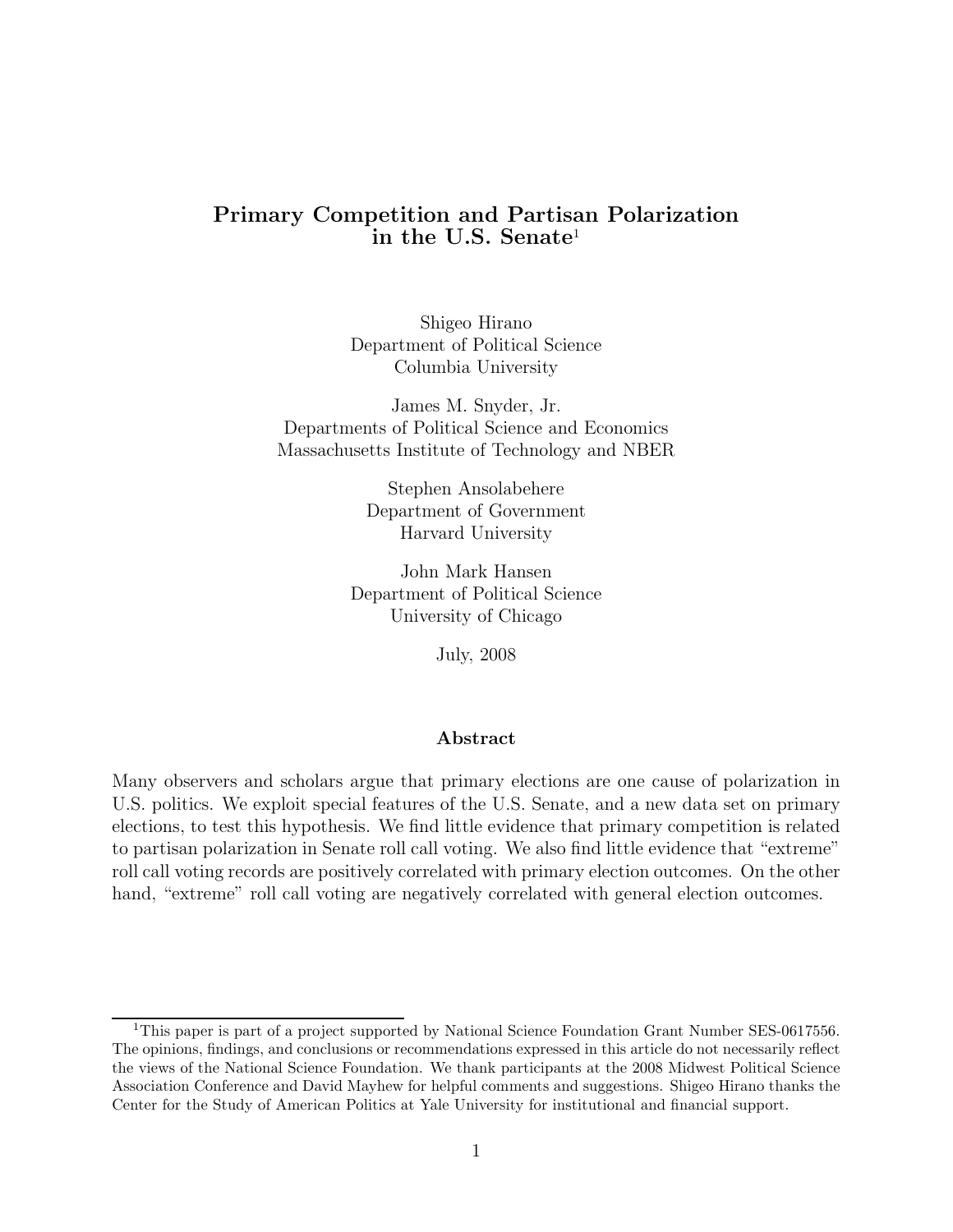## 1. Introduction

Party polarization in the U.S. Congress – both the Senate and the House of Representatives – has risen sharply over the past three decades. The ideological division between the parties is now at a post-war high, and a sizeable literature attempts to explain it. Perhaps the central puzzle in this literature is the apparent disjuncture between the highly polarized Congress and the relatively moderate public. As Fiorina et al., (2006) conclude \There is little indication that voters are polarized now or that they are becoming more polarized" (page 165).

Primary elections have been singled out as a chief suspect in explaining how Congress became deeply divided when the public is not. The need to win primary elections creates a potential motivation for Members of Congress to take extreme policy positions in order to satisfy their party electorates (e.g., Burden 2001; Fiorina et al., 2006; Fiorina and Levendusky, 2006; King, 2003). Two factors are at work. First, candidates seeking their party's nomination take positions that satisfy their party's primary voters. Since the primary electorate is assumed to have more extreme preferences than general election voters, candidates with positions that are closer to their primary electorates are more likely to win. Second, party activists are particularly important in primary elections, as they are more likely to vote in primaries than other partisans and give money during primary elections.<sup>2</sup> Theoretical models where candidates compete in primary and general elections but have more polarized primary electorates formalize this idea that primary elections lead to polarization (e.g. Aranson and Ordeshook, 1972; Coleman, 1972; Owen and Grofman, 2006).

<sup>&</sup>lt;sup>2</sup>See, e.g., Sinclair (2006, pages 29-30). Galston and Nivola (2006) speculate that this is particularly true as districts become dominated by one party: "a profusion of one-party districts drives moderates out of Congress. In such districts, candidates have little incentive to reach out to voters across party lines. The imperative instead becomes to appeal to the base and preempt possible primary challenges from the extremes. The direct primary (or threat thereof), not the general election, becomes the defining political event" (Red and Blue Nation, page 25). In reviewing the various explanations for polarization, Fiorina and Levendusky (2006) write: "The structure of American electoral institutions amplifies the influence of such [committed] voters – and their impact is felt most in primary elections;" and "Our (tentative) view is that primaries are a more likely arena in which to find explanations of political polarization" (page 70). Fiorina et al. (2006) point to primary election reform, such as "blanket" primaries or run-off primaries, to help produce moderate candidates. They discusses the fortunes of the California Republican Party in detail. "In less than a decade California had changed its hue from dark red to dark blue. What happened? ... In primary elections California Republicans nominate hard-core conservatives whose appeal is too limited to defeat even flawed Democratic candidates" (page 106).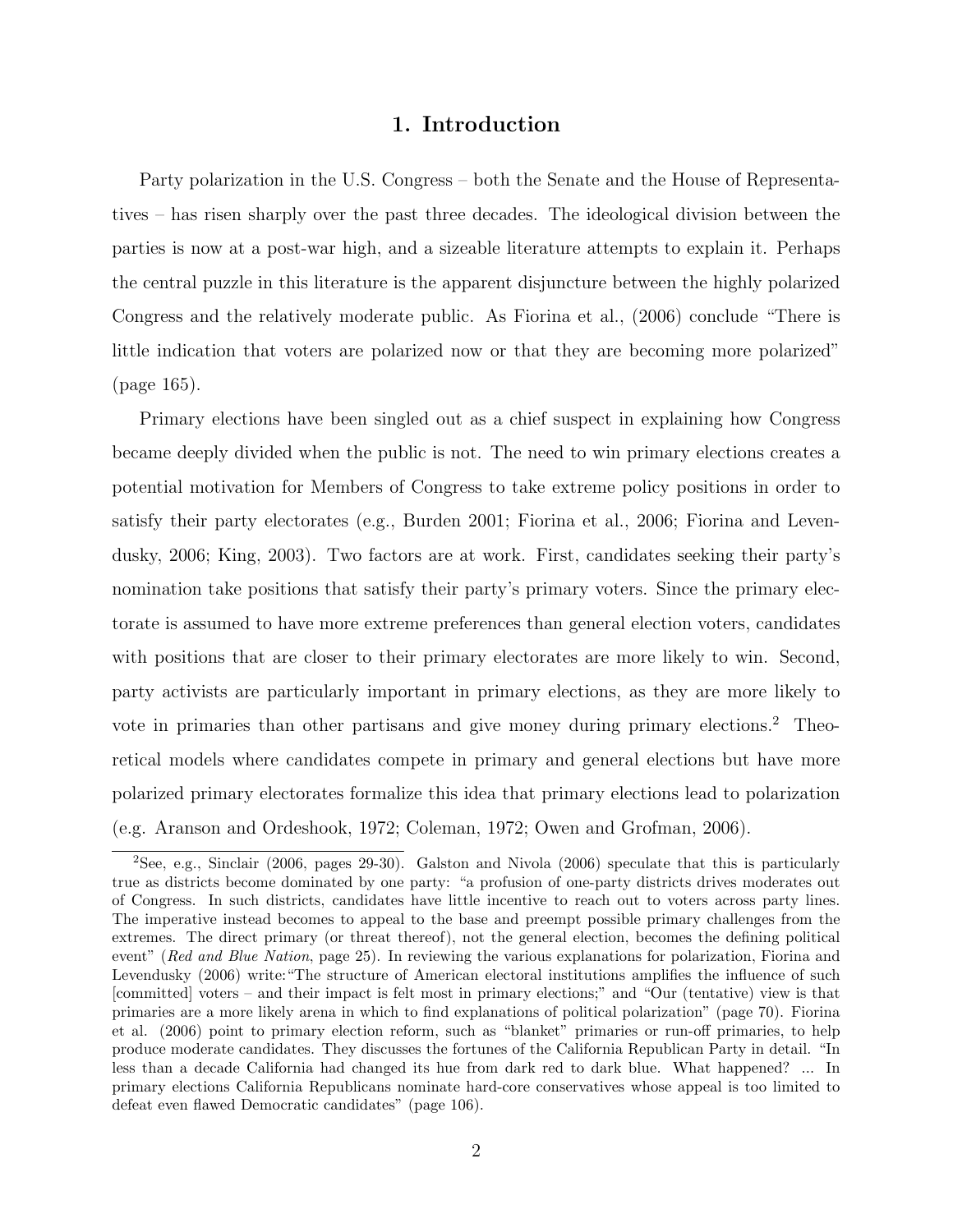An obvious problem with this explanation is that most states had adopted direct primaries by the 1930s, and polarization declined from the 1940s through the 1960s and began to rise in the 1980s. In response, scholars have argued that the impact of primaries differs over time, because the parties primary electorate changed. In particular, primary electorates sorted ideologically in the 1980s and 1990s (Fiorina et al., 2006) and primary turnout declined, further increasing the pull of activists (King, 2003). Hence, although the general electorate has not become more ideologically polarized, the primary electorates may have. Survey evidence shows that voters do appear to be ideologically sorting into parties to a greater degree during the period Congress became more polarized. Turnout may have further magnified this gap. Empirically it does appear primary turnout has been declining, but whether this has affected the ideological composition of the primary voters is still open to debate.

There is a clear logic behind the argument that primary electorates cause polarization, and there is some circumstantial evidence consistent with the claim. Direct evidence of a connection has been elusive. Gerber and Morton (1998) provide some evidence by exploiting the connection between primary laws and the partisan composition of voters eligible to vote in primaries. They find that Members of Congress nominated in "closed" primaries tend to have policy positions that are farther from the preferences of their general electorate than those nominated in "open" primaries. However, as McCarty, et al.,  $(2006)$  point out, the effect is relatively small. They go on to write that "the evidence for the culpability of primaries is very thin" (page 70). Other recent empirical work has also found little connection between polarization and primaries in the U.S. House between 1992 and 2006 (Pearson and Lawless, 2007).

To examine the connection between primary elections and congressional polarization, we consider two key questions. First, is the ideological gap between Republicans and Democrats in Congress higher when the legislators face more competitive primary elections? Sections 2 and 3 examine the correlations between competition and polarization for individual members and for Congress as a whole; the presence of such a correlation is central to the case that primaries cause polarization.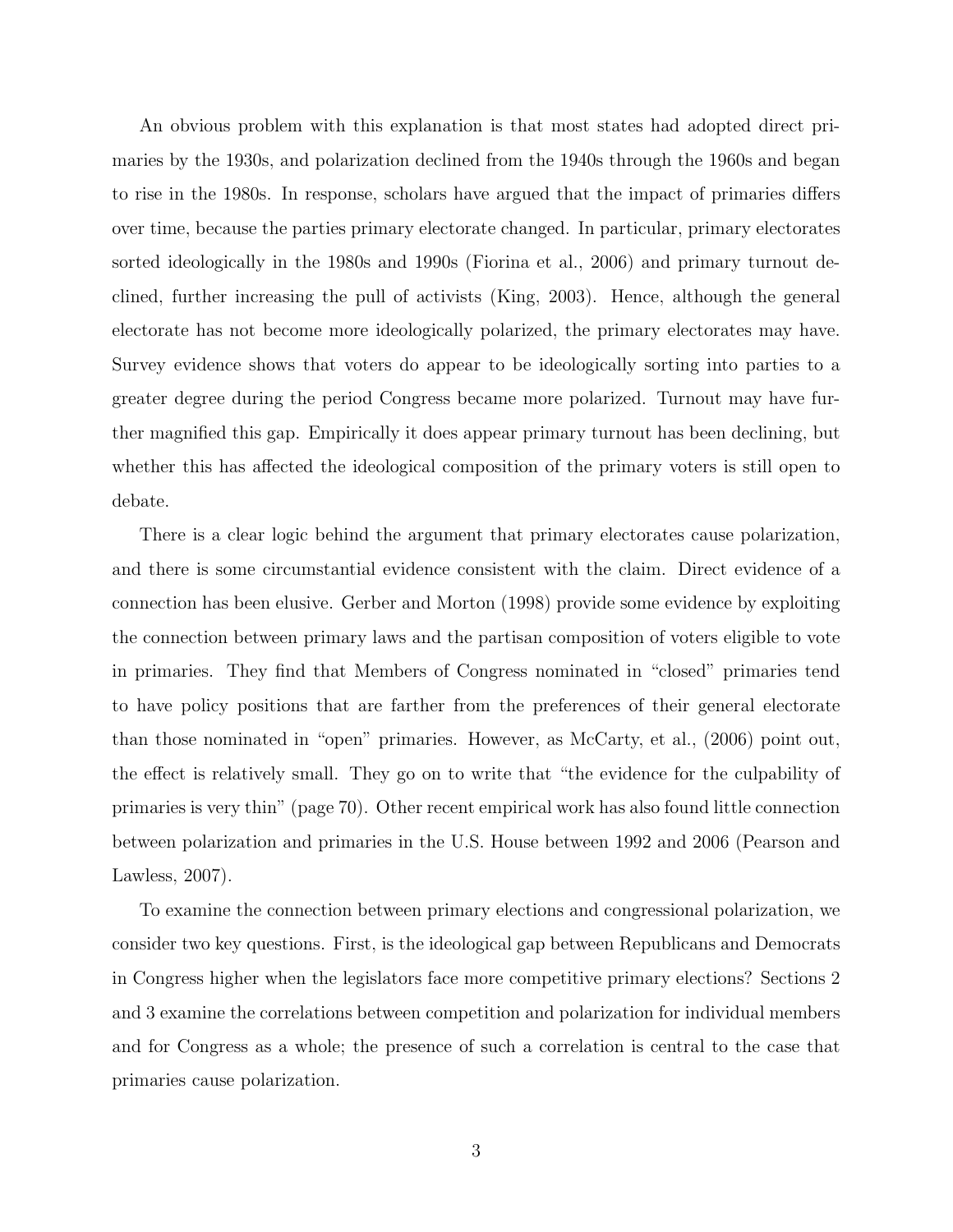Section 4 focuses on a second question: do the benefits to ideological extremism in primary elections out weigh the costs of ideological extremism in general elections? In this section, we examine the relationship between DW Nominate scores and general election competition, and compare this with the relationship between DW Nominate scores and primary election competition.

Although both of these issues have been discussed in the existing literature, previous studies have been criticized for problems of measurement and research design. This paper addresses these concerns in three ways. First, we use a new measure of primary competition based on primary election returns for all statewide offices. This is less likely to be affected by the endogeneity concerns than other measures commonly used in the literature. <sup>3</sup> Second, we use exit poll surveys and turnout data to measure directly the degree of polarization in primary electorates. Third, we exploit the \multi-member district" feature of the Senate to control for certain unobserved characteristics of senators' primary and general electorates that may affect polarization. The third point implies that our analysis is less likely to suffer from omitted variable bias than many previous studies.

The bottom line: We find no evidence that primaries contribute substantially to polarization in roll call voting in the U.S. Senate. Moreover, we find evidence that senators have an incentive not to cater to extremist primary voters. Senators do gain votes in the primaries by taking relatively extreme positions, but they do lose significant support in the general election from such a strategy.

## 2. Senate Polarization and Primary Competition

Roll call voting scores have become a common method for measuring the increase in partisan polarization in the U.S. Congress. Figure 1 plots the gap in DW-Nominate scores between the average senator by party outside the south. The figure illustrates the rise in the partisan polarization of Senate roll call voting since the 1970s. Figure 1 also illustrates

<sup>&</sup>lt;sup>3</sup>Existing studies of primary competition and congressional roll call voting tend to use competition in congressional primaries (e.g., Burden, 2004; Pearson and Lawless, 2007). One concern with this measure of primary competition is that the expected policy position of congressmen may affect whether the congressmen face a serious challenge in their primary.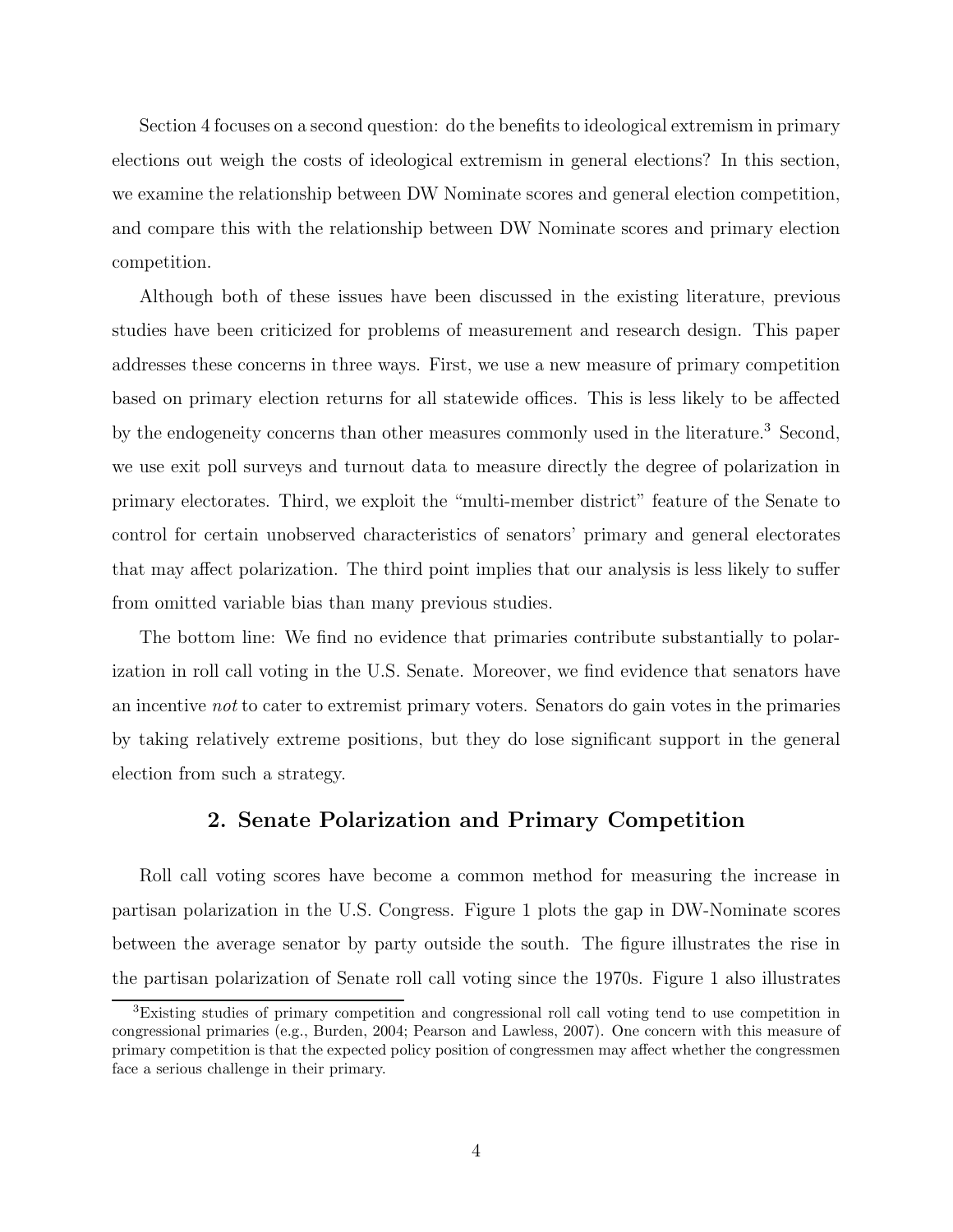that a similar pattern of partisan polarization exists in even if we focus on senators in split delegations (i.e., delegations with one Democrat and one Republican).<sup>4</sup>

To examine whether primary competition provides an incentive for senators to take more extreme positions, we would ideally like to compare situations with and without primaries. We cannot do this, however, since all states now use primaries to nominate senate candidates. Instead, we focus on the variation in the level of primary competition both across and within states and also across elections. The logic is that senators in states with competitive primaries have an stronger incentive to take roll call voting positions which are in line with their primary electorates to in order avoid losing in their next primary election.

Our main focus is on whether the degree of primary competition in a state is related to the polarization of that state's Senate delegation. The differences in primary competition across states may arise due to state-specific characteristics, such as ballot access laws, campaign finance laws, other elections laws such as the use of pre-primary conventions, and the strength and structure of party organizations. We would expect this variation across states to affect the incentives senators have to respond to their primary electorate irrespective of whether the senators personally face primary challengers. Furthermore this variation is unlikely to be strongly related to individual senator's roll call voting records, which avoids some of the problems with using primary competition in senate elections themselves.

We measure the competitiveness of the primary environment using the average level of primary competition in previous primary elections for  $non$ -Senate statewide offices. We construct our measure using a new data set of primary election outcomes for all statewide offices.<sup>5</sup> We use two different methods for measuring of primary competition: (i) the average number of incumbents contested in previous primary elections; (ii) the average number of incumbents who win less than 60% of the vote in previous primary elections. We use a six-year window  $-$  when predicting roll call for the congress elected in year t, we use the primary elections from years  $t-6$  to  $t-1$ .<sup>6</sup>

<sup>&</sup>lt;sup>4</sup>We exclude the south in order to make the comparison with split delegations more meaningful. Prior to 19xx there were almost no split delegations in the south.

<sup>5</sup>See Ansolabehere et al. (2006) for a description of this data set.

<sup>&</sup>lt;sup>6</sup>We checked the sensitivity of our estimates to the length of the window, and also to the choice of which races are used  $-$  all races, incumbents-contested races only, and open seat races  $-$  in constructing the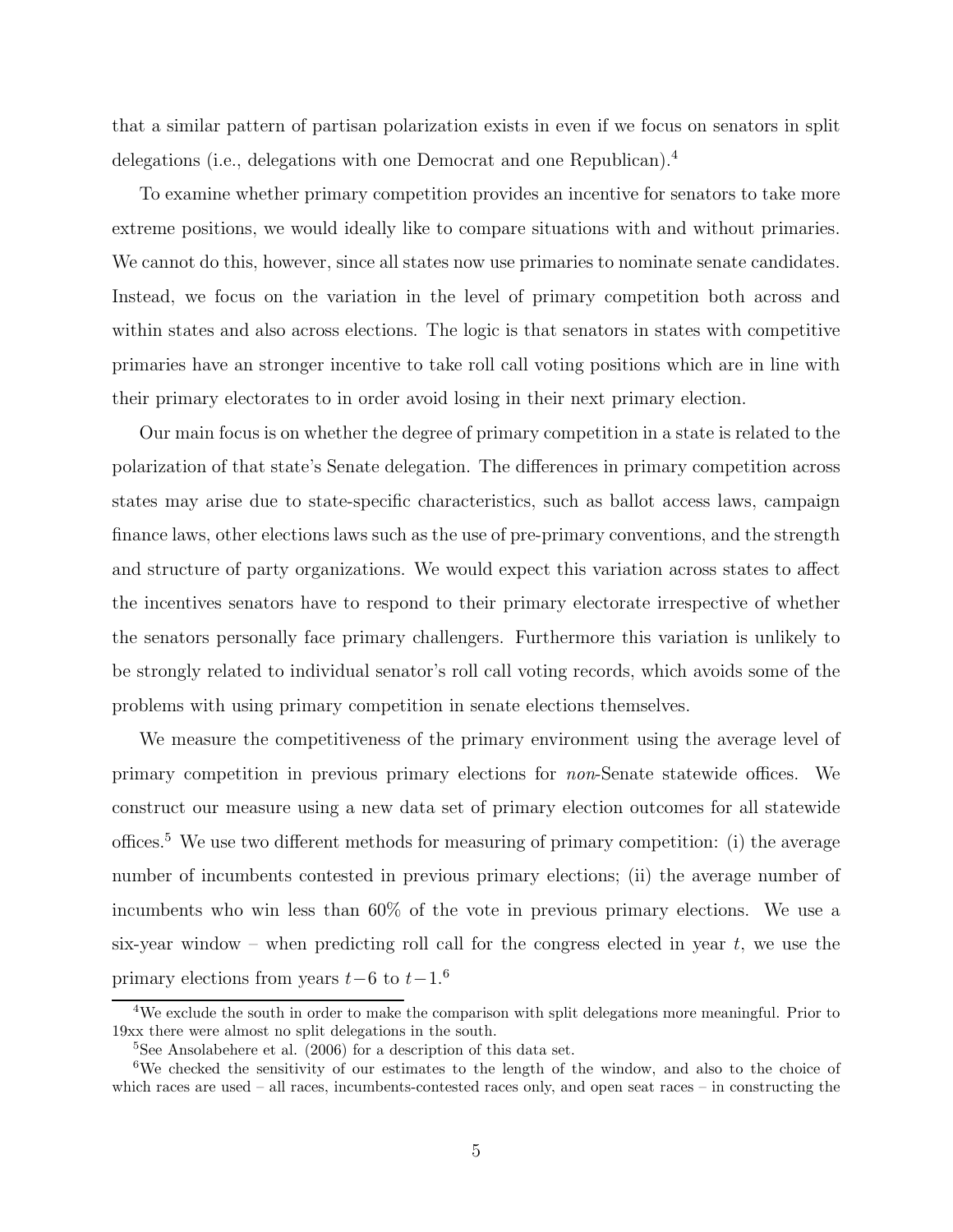We also present analyses focusing on the primary competition the senators themselves face. One possibility is that senators' roll call voting may be most responsive to their own primary election threats. This is the measure most commonly used in the existing literature (e.g., Burden, 2004; Pearson and Lawless, 2007). However, as we mentioned above, the competition congressmen face in primary elections may be related to the congressmen's own policy positions. If more extreme politicians face less competition, then we suspect the estimates would be biased downwards. We therefore also present results using competition for non-Senate statewide offices as an instrument for Senate primary competition.

This section is divided into two parts to examine whether congressional polarization is occurring through the adaptation of incumbent senators' roll call voting positions or through the replacement of more moderate senators. We first examine whether changes in the difference between Democratic and Republican senators' roll call voting records within a state is related to the competitiveness of primary elections in the senators' state. We then move to a discussion of whether the difference between Democratic and Republican senators' roll call voting positions is related to the competitiveness of primary elections when a senator is first elected.

#### 2.1 Adaptation and Competitive Primaries

One potential explanation for the increasing polarization in Congress is that incumbent congressmen adjust their roll call voting positions in response to changes in the competitiveness of primary elections. This is the adaptation argument.

We begin with two simple but highly informative scatterplots. If incumbents are changing their behavior in response to primary competition then we would expect that incumbents should be facing more primary challengers during the period when Congress is most polarized. Figure 2 plots the two measures of primary competition for races with incumbents. Figure 2 also includes separate lines for primary elections for non-Senate statewide offices and for the Senate. As the figure shows, the degree of primary competition faced by incumbents has

primary competition measures. The substantive interpretation of the findings reported below are robust to these changes in measurement.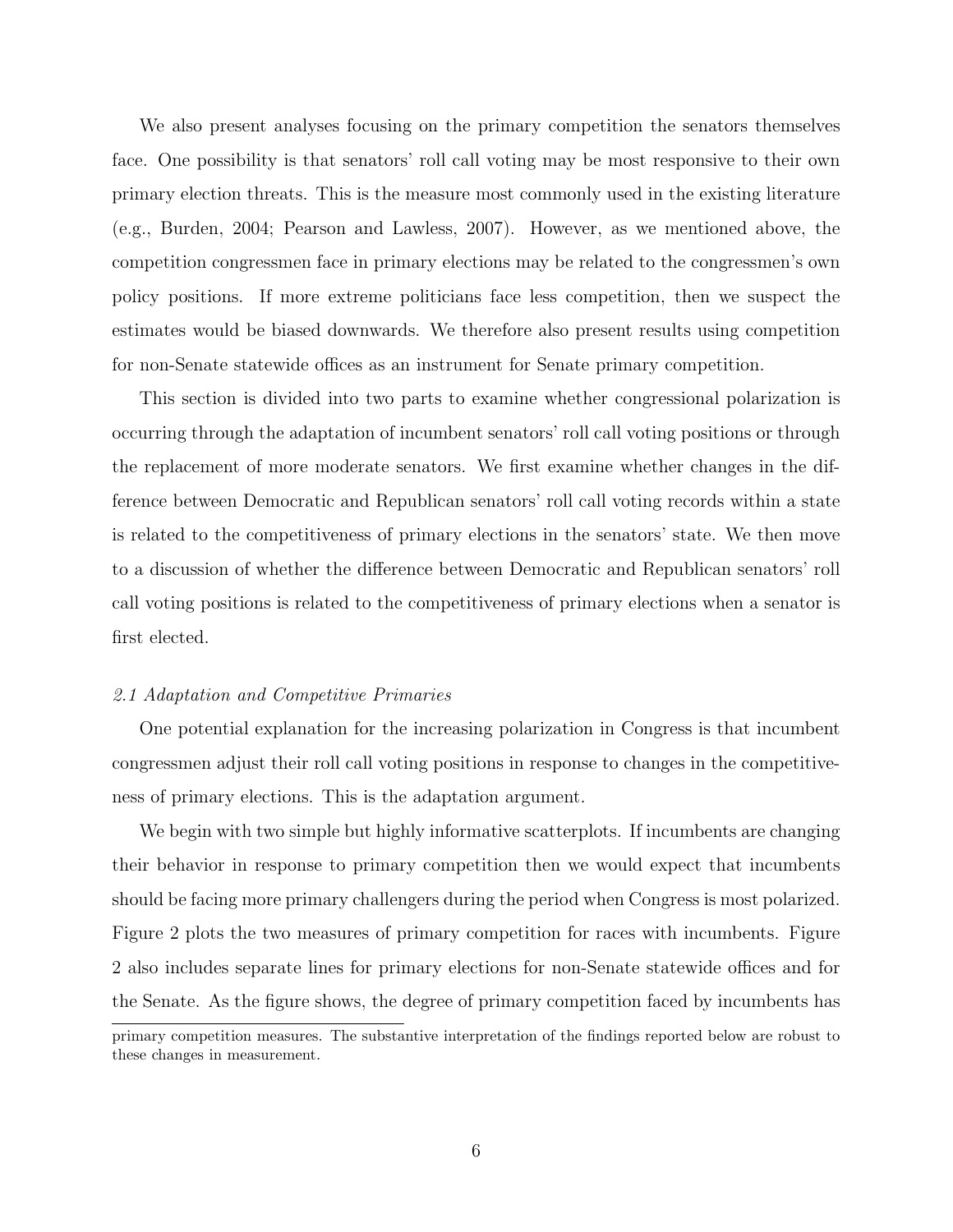been *decreasing* over time.<sup>7</sup> These trends raise immediate doubts regarding the relationship between primary competition and polarization of incumbents.

Figure 3 plots the gap in DW-Nominate scores between senators for the two parties against our two measures of primary competition. We first average the DW-Nominate scores for all the senators from the same party within a decade and then use the absolute value of the difference between the average DW-Nominate score for each party. The two measures of competition are also averaged over each decade. 8 If incumbent senators' roll call voting records are responding to competition in the primaries then we would expect to observe a positive relationship between the average levels of primary competition and the average gap in senators' roll call voting positions. However, the simple scatterplots in Figure 3 do not reveal any readily observable correlation between these two measures. If anything, the correlation appears negative.

To estimate the relationship between congressional polarization and primary competition we run the following regression:

$$
G_{it} = \alpha_i + \theta_1 C_{it} + \gamma_t + \epsilon_{it} \tag{1}
$$

where  $G_{it}$  is the gap in DW-Nominate scores between the Democratic and Republican senators in state *i* in congressional session *t*;  $C_{it}$  is the measure of primary competition in state i at time t; and  $\alpha_i$  and  $\gamma_t$  are state and Congress fixed effects, respectively.

We focus on split-party Senate delegations since in these cases we have a DW-Nominate score for senators from each party. The gap in DW-Nominate scores for split delegations takes into account state and year specific factors. Primary competition is measured using elections to all non-Senate statewide offices which include an incumbent. As noted above, we use the proportion of races that are contested and the proportion of races in which the winner won by less than  $60\%$  of the vote. These measures reflect the competitiveness of the primary election environment in each state. We also included state fixed effects in some of the specifications.<sup>9</sup> The results show no statistical significant correlation between either

 $7$ This is consistent with the patterns described in Ansolabehere, et al., (2006).

<sup>&</sup>lt;sup>8</sup>Here we use both open seat and incumbent-challenger primaries in our measure of competition. The figures do not reveal any significant association when we limit the primary competition measure to either open seat or incumbent-challenger elections.

<sup>&</sup>lt;sup>9</sup>We also allowed the state fixed effect to vary by decade but this did not significantly change the results.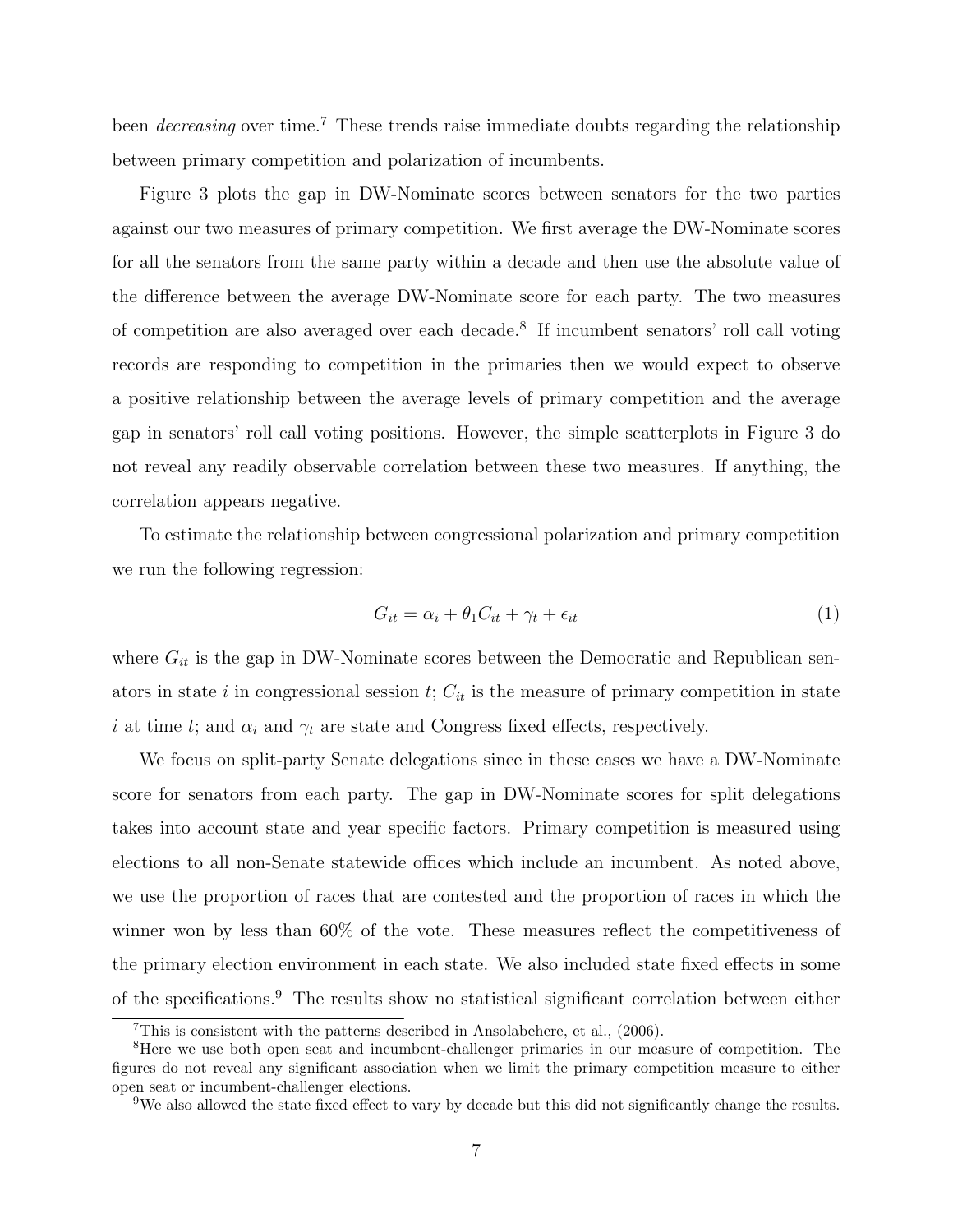measure of primary competition and the partisan gap in DW-Nominate scores for senators in states with split party delegations.

The middle rows of Table 1 present the results using competition for Senate elections instead of previous statewide offices. In this case primary competition is either an indicator variable for whether the senator was contested in his/her primary race, or an indicator variable for whether the senator won his/her primary race by less than 60% of the vote. Again we find no evidence for a statistically significant association between this variable and the DW-Nominate gap in split-party Senate delegations.

The bottom rows of Table 1 present the results using previous primary contestation for non-Senate statewide offices as an instrument for Senate contestation. This is to address the potential effect incumbents' roll call voting positions may have on the degree of competition they face in their primary election. As we might expect, the coefficient on contestation increases in magnitude but the standard errors also increase. 10

While these results are statistically insignificant, are they, perhaps, substantively significant? A one standard deviation increase in primary contestation for other statewide offices is associated with a 0.01 to 0.02 increase in the gap in DW-Nominate scores of split delegations depending upon the specification. This is less than  $3\%$  of the average gap in the DW-Nominate scores of these split delegations.<sup>11</sup> Even for close primary elections, a one standard deviation increase in close primary competition is associated with an increased gap in DW-Nominate scores that is less than a 5% of the average gap in DW-Nominate scores for split delegations. Having a competitive Senate election is associated with at most a 0.07 larger gap in DW-Nominate scores. The relationship appears stronger when we use primary contestation for non-Senate statewide offices as an instrument for close Senate primary competition, but the coefficients are quite imprecisely estimated.

#### 2.2 Replacement and Competitive Primaries

A number of scholars have noted that changes in representatives' roll call voting records

<sup>&</sup>lt;sup>10</sup>The results are not in the table but are available upon request.

<sup>&</sup>lt;sup>11</sup>Even if we add one standard error to the point estimate for primary competition the substantive relationship is still quite small  $-$  i.e. less than  $5\%$  of the average gap in the DW-Nominate scores of split delegations.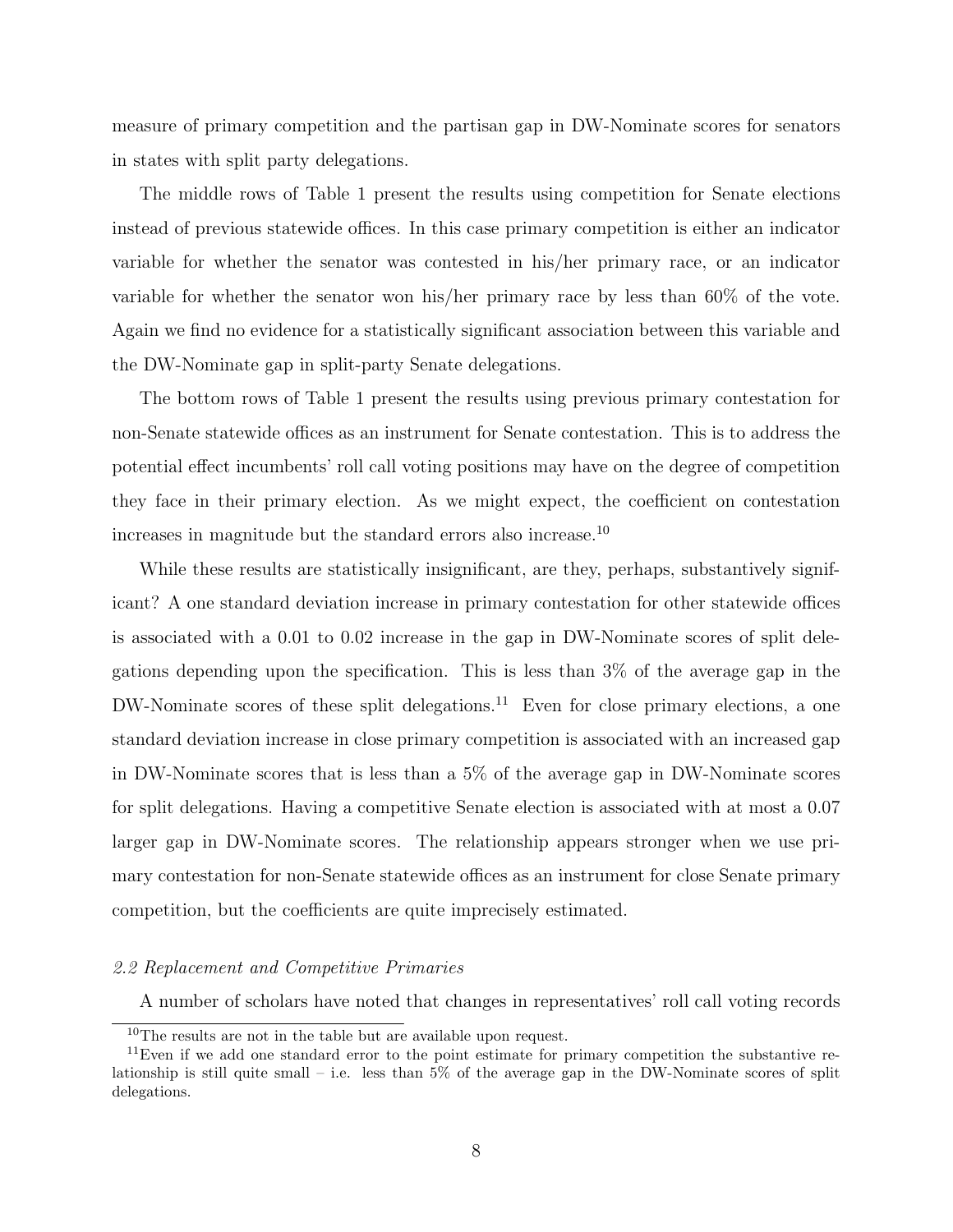are more likely to occur through replacement than through adaptation (Stone, 1980; Poole, 1997). Thus we examine whether the degree of primary competition a senator faced in his/her first election affects the partisan gap in roll call voting positions with states' Senate delegations. Theriault (2006) claims that congressional polarization is due mainly to replacements.

As above, we begin by examining a few simple scatterplots. Figure 4 plots the level of primary competition for open seats over time. Primary competition for open seats differs from the competition for incumbents in two important respects. First, the overall level of competition is higher for open seats. Second, the level of competition has remained relatively stable over time. The proportion of contested races has actually increased slightly over time. While primary competition for open seats has not increased as dramatically as the gap in senators' roll call voting scores, at least not moving in the opposite direction, as is the case for primaries involving incumbents shown in Figure 2 above.

In Figure 5 we plot the difference between the DW-Nominate score for senators and the senators they replace against the difference in primary competition the senators faced when first elected. The senators' DW-Nominate scores are for the Congress just after they are first elected. Again there is no obvious pattern of replacements having more extreme DW-Nominate scores when they face more competitive primary election environments than the senators they are replacing.

We provide another test of whether congressional polarization and primary competition are related by estimating the following specification:

$$
N_{it} = \alpha_i + \theta C_{it} + \gamma_t + \epsilon_{it} \tag{2}
$$

where  $N_{it}$  is DW-Nominate score of a freshman senator in state i in the first two years following their first election at time  $t$ ;  $C_{it}$  is again the measure of primary competition in state i at time t; and  $\alpha_i$  and  $\gamma_t$  are state and year fixed effects, respectively. We estimate equation (2) separately for Democrats and Republicans.

The top rows of Table 2 present the results using previous primary election competition for non-Senate statewide offices. As above, primary competition is measured by the proportion of races contested, or the proportion of races where the winner receives less than 60% of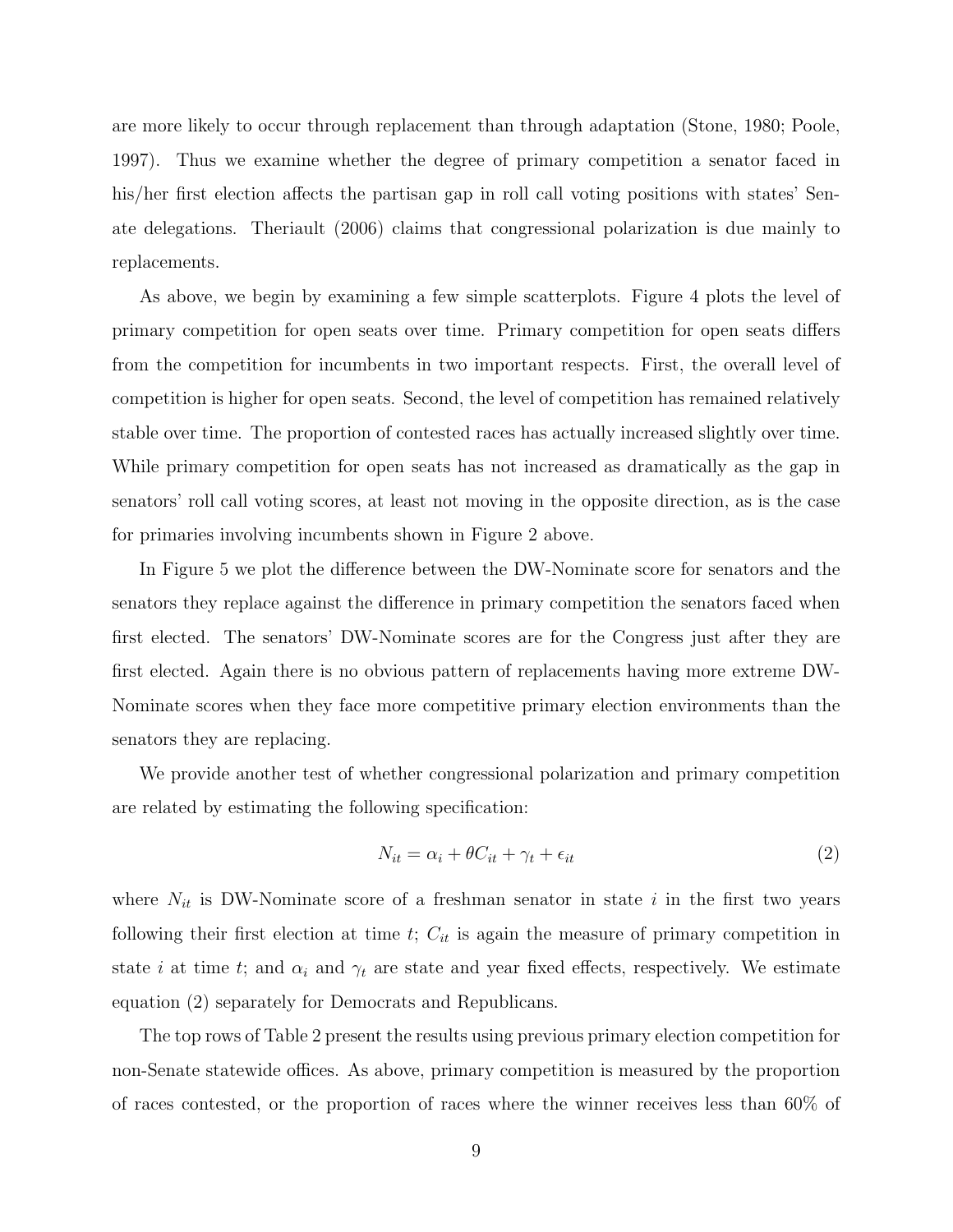the vote. We find no evidence for a statistically significant relationship between the DW-Nominate score of senators in their freshman term and the level of primary competition during their first election.<sup>12</sup> The point estimate of  $\hat{\theta}$  is also relatively small.

In the middle rows of Table 2 we present the results using the indicator variable for whether the senator faced a primary election threat in his/her first election. Again we find no evidence that Senate primary competition is related to the DW-Nominate scores of freshman senators. As the bottom rows of Table 2 illustrate, this is also true even when we use the previous primary competition for non-Senate statewide office as an instrument for Senate competition.

In addition to being statistically insignificant, the estimates in Table 2 are also substantive insignificant. A one standard deviation change in primary contestation is associated with shift in DW-Nominate scores which is less than 8% of the average score. The relationship is even weaker for a one standard deviation change in contestation of close primary election.

## 3. Congressional Polarization and Electoral Polarization

A crucial component of the folk wisdom regarding the link between congressional polarization and primary elections is that primary electorates are more polarized than general electorates and perhaps even more polarized than partisans. V.O. Key (1956) wrote:

The effective primary constituency of the state as a whole may come to consist predominantly of the people of certain sections of a state, of persons chiefly of specified national origin or religious affiliation, or people especially responsive to certain styles of political leadership or shades of ideology, or of other groups markedly unrepresentative in one way or another of the party following.<sup>13</sup>

However, the empirical evidence that primary election voters are more extreme than general election voters is mixed. Whether one observes a difference in the ideological positions of these two electorates depends in part upon the states and the elections investigated

 $12\text{We also ran specifications allowing the state fixed effects to trend. We found similar results with this.}$ specification; however, with the small number of observations, these models are particularly not very well identified.

 $13$ Key as quoted in Crotty and Jackson (1985, 86).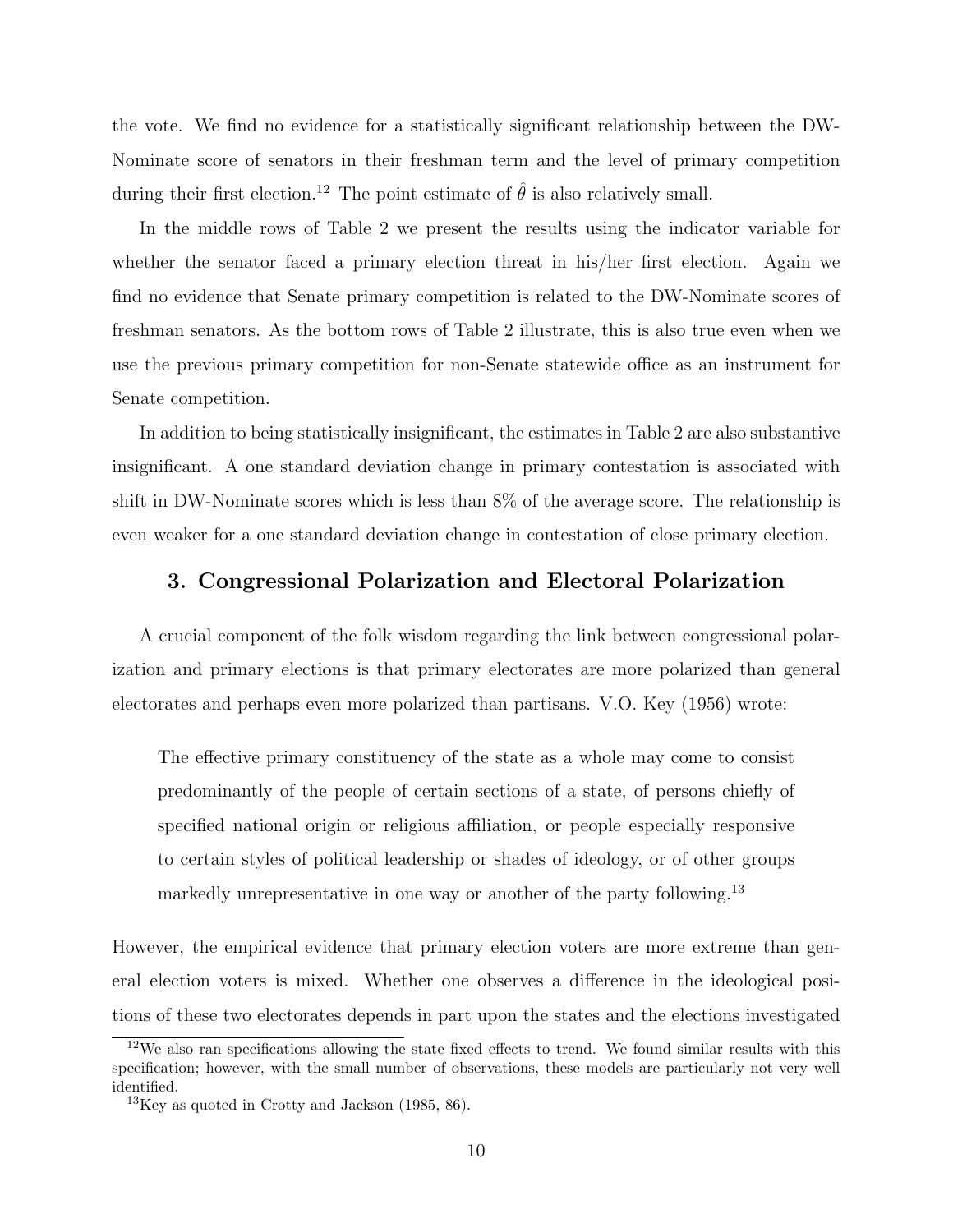(e.g., Ranney and Epstein, 1966; Crotty and Jackson, 1985; Lengle, 1981; Norrander, 1989; Abramowitz, 2008).

Using the *American National Election Studies* (ANES) surveys of voters between 1964 to 1992, we can see that partisans in both primary and general elections appear to have become more polarized over time.<sup>14</sup> In Figure 6 we plots three lines: (i) the difference in the ideological feeling thermometer scores for respondents who voted in the Republican versus Democratic primary elections; (ii) the difference the ideological feeling thermometer scores for respondents with strong party identifications who voted in the general elections; (iii) the difference in the perceived positions of the Democratic and Republican Parties. As Figure 6 illustrates, the gap in ideology is slightly larger in primary elections but all three lines follow a similar trend. The difference in polarization between partisans in the primary and general electorates varies over time.

In this section we examine whether the polarization in the electorate is related to the partisan polarization in Congress and we exploit the variation in the primary electorates and Senators' positions across states and over time. Since the ANES sample size is not large enough to reliably classify states according to the polarization of their primary electorates, we use exit poll survey data and primary election turnout data.

## 3.1 Ideologically Polarized Primary Electorates, 1992 to 2004

Ideally we would like to use survey data from primaries elections for statewide office. However, since these data are not available we identify states with relatively polarized primary electorates using presidential election exit poll survey data. In these polls respondents were asked their ideological position on a three point scale.<sup>15</sup> Assuming that the presidential and non-presidential primary electorates have similar ideological leanings, we would expect states with more polarized primary electorates to also have more polarized Senate delegations.

 $14$ The ANES survey asks respondents their self-identified ideological position on a one to seven scale. The survey also asks respondents how strongly they identify with a political party and whether they voted in the primary election.

 $15$ For the general election we measure the gap between respondents claiming to vote for the Democratic candidate and those claiming to vote for the Republican candidate.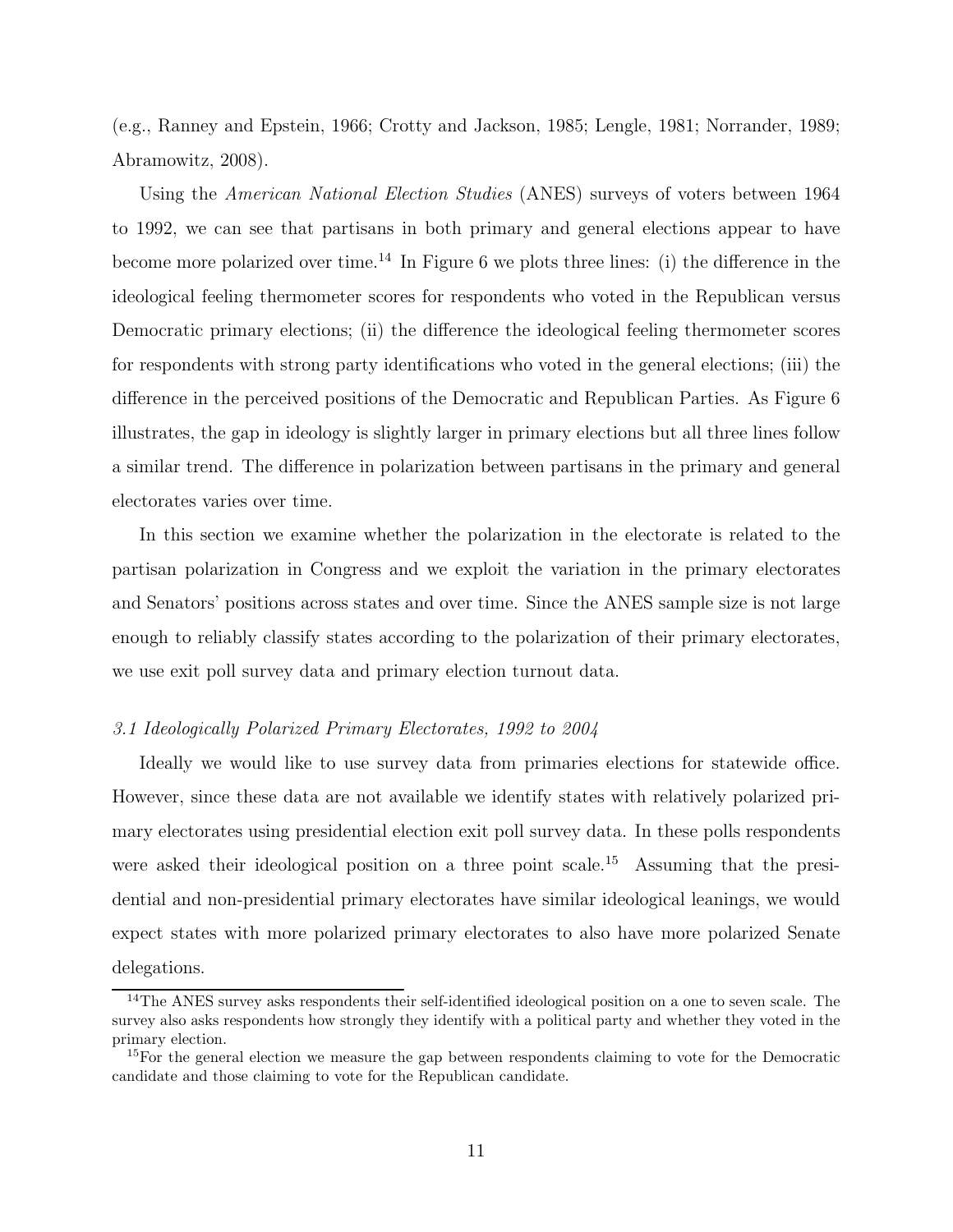As in previous section we begin with a simple scatterplot. We plot the average ideological gap between the Democratic and Republican primary electorates between 1992 and 2004 against the average DW-Nominate gap between senators from the two parties during this same period. According to the logic outlined in informal claims in the literature we should expect to observe a positive relationship between the ideological gap in the primary electorate and the DW-Nominate gap between senators. Figure 7 reveals no obvious relationship between these two.

We provide a simple test of whether congressmen are responding to the polarization in the primary electorate and also incorporate primary competition as another contributing factor using the following specification:

$$
G_{it} = \alpha_i + \theta_1 C_{it} + \theta_2 P_{it} + \theta_3 C_{it} * P_{it} + \gamma_t + \epsilon_{it}
$$
\n(3)

where  $G_{it}$  is the gap in DW-Nominate scores between the Democratic and Republican senator in state *i* in Congress *t*;  $C_{it}$  is the measure of primary competition in state *i* in the six years prior to the election to Congress  $t$ ;  $P_{it}$  is an indicator variable for whether state i has a relatively large average gap in the ideological position of its primary electorate between 1992 and 2004; and  $\alpha_i$  and  $\gamma_t$  are state and year fixed effects, respectively. Since we only have exit poll data for limited years we focus our analysis on the period from 1988 to the present.

As the results in Table 3 suggest, there is at best mixed statistically significant evidence that the relationship between primary competition the partisan differences in split-party Senate delegations is affected by the relative degree of polarization in the primary electorates. The coefficient on the interaction between primary competition and polarized primary electorate is positive and statistically significant only when state fixed effects are not included.

The substantive significance is relatively small. When only year effects are included in the specification, a one standard deviation increase in primary competition in a state with a polarized electorate is associated with an increase in the average gap in DW-Nominate scores for split-party Senate delegations of less than 16%. When state fixed effects are included this association becomes negative  ${\rm -i.e.}$  more primary competition leads to a *smaller* gap in DW-Nominate scores in split delegations. The relationship is slightly stronger when we use primary competition in Senate elections.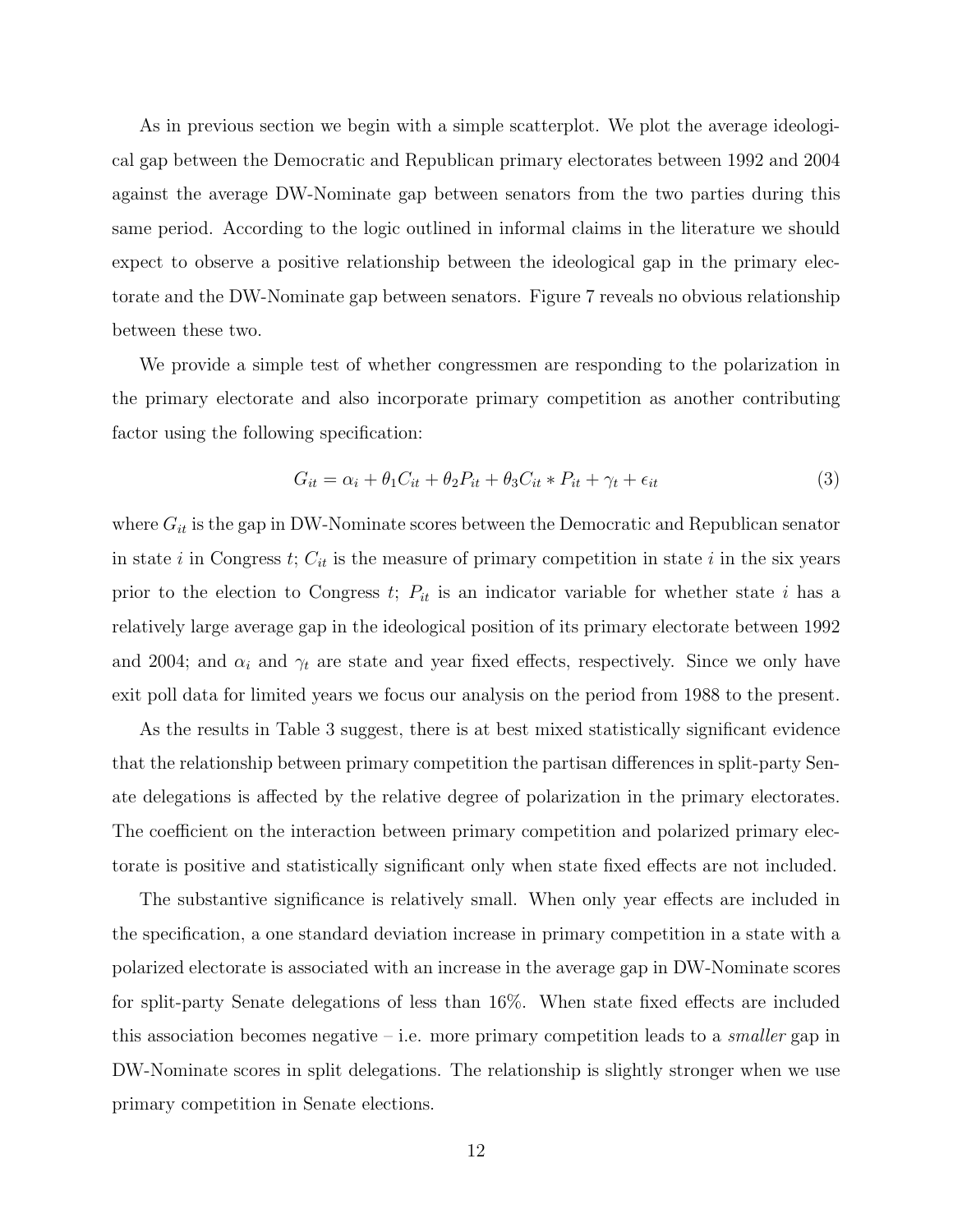#### 3.2 Turnout and Polarized Primary Electorates

Another common claim in the literature is that the polarization in the primary electorate is related to turnout in primary elections (e.g., King, 2003). When turnout declines, only the most extreme voters are assumed to participate in the primary elections. Turnout for primary elections for statewide offices does appear to have declined during the period when Congress appears to have become more polarized. Figure 8 plots turnout for statewide primary elections as a proportion of total population averaged by decade. We use the highest turnout among the offices as a measure of turnout for that election year.<sup>16</sup> There appears to be a decline in average level of turnout for state primaries between the 1970s and 2000s.

We first use the presidential primary exit poll data to verify that primary election turnout is related to the polarization of the primary electorates. Figure 9 plots the average ideological gap in the primary electorates using the exit poll survey data from the 1992 to 2004 presidential primaries against the average levels of turnout for those primaries. This simple plot reveals a slight negative relationship between turnout and polarization of the primary electorate.

We also examine whether polarization in the primary electorate is related to the size of the primary electorate using the following specification:

$$
R_{pit} = \alpha_i^R + \theta_1 R_{git} + \theta_2 T_{pit}^R + \gamma_t^R + \epsilon_{it}
$$
\n
$$
\tag{4}
$$

$$
D_{pit} = \alpha_i^D + \theta_1 D_{git} - \theta_2 T_{pit}^D + \gamma_t^D + \epsilon_{it}
$$
\n
$$
\tag{5}
$$

$$
(R_{pit} - D_{pit}) = \alpha_i + \theta_1 (R_{git} - D_{git}) + \theta_2 T_{pit} + \gamma_t + \epsilon_{it}
$$
\n
$$
\tag{6}
$$

where  $D_{pit}$  is the average ideological position of respondents who voted in the Democratic primary in state i and presidential election year  $t$ ;  $R_{pit}$  is the average ideological position of respondents who voted in the Republican primaries;  $D_{git}$  is the average ideological position of respondents who voted Democrat in state i and presidential election year  $t$ ; T is a measure of primary election turnout,  $\alpha_i$  is a state fixed effect, and  $\gamma_t$  is a Congress specific fixed effect. We measure primary election turnout as the votes cast as a proportion of the voting age population.

<sup>&</sup>lt;sup>16</sup>The turnout data comes from the source mentioned in footnote 4.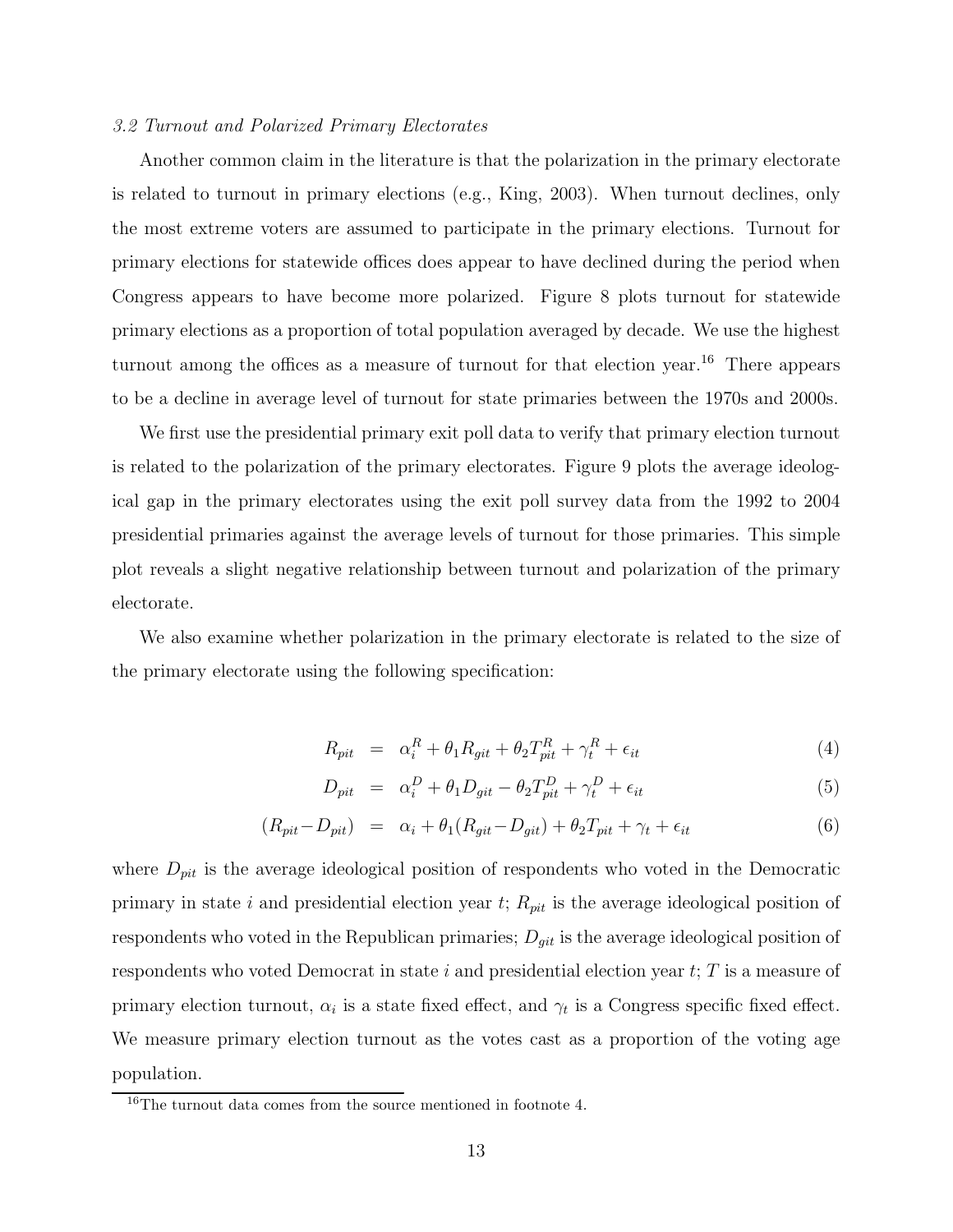In Table 4 we present our estimates of  $\hat{\theta}$ . The results provide some evidence that the turnout for primaries may be related to the ideological competition of the primary electorates. The ideological gap between the Democratic and Republican presidential electorates tend to be negatively correlated with overall turnout in the presidential primaries, but only statistically significant when both state and year fixed effects are included. However, when we examine each party separately we find that states where a party has high primary turnout also tends to have more moderate primary electorates on average.<sup>17</sup> Although the results are sensitive to whether certain fixed effects are included, this does provide some evidence that the ideological composition of the primary electorate across states may be related to the turnout levels in the states. As above, since we do not have primary election exit poll surveys for statewide office elections we assume that a similar pattern between turnout and electoral polarization exists in elections for statewide offices.

We examine whether congressmen's roll-call voting behavior is related to primary election turnout using a specification similar to equation  $(3)$ :

$$
G_{it} = \alpha_i + \theta_1 C_{it} + \theta_2 T_{it} + \theta_3 C_{it} T_{it} + \gamma_t + \epsilon_{it}
$$
\n<sup>(7)</sup>

The key difference between this equation and equation  $(3)$  is that we substitute a variable for turnout,  $T_{it}$ , for the indicator for polarized electorates.  $T_{it}$  is the average of the maximum turnout for a statewide office, excluding Senate, each year for the six years prior to year  $t.^{18}$ 

Table 5 presents our estimates of  $\hat{\theta}_1$ ,  $\hat{\theta}_2$  and  $\hat{\theta}_3$  in the above equation.  $\hat{\theta}_1$  and  $\hat{\theta}_3$  are statistically significant. Substantively, when primary contestation is one standard deviation more competitive, moving from one standard deviation above the average turnout to one standard deviation below the average turnout is associated with roughly a 20% increase above the average gap in DW-Nominate scores in split delegations. However, the describing the relationship between turnout, primary competition and senators' roll call voting is complicated by the strong correlation between turnout and primary competition. Competitive

 $17$ Low ideology scores indicate more liberal positions. Thus a positive coefficient on turnout indicates that higher turnout is related with more conservative ideological positions.

 $18$ We also include an interaction term. Although the coefficient on the interaction term is negative and significant as we might expect, the interpretation of this association is difficult to interpret. Since primary turnout and competition are highly correlated, simply including competition or turnout squared yields very similar results.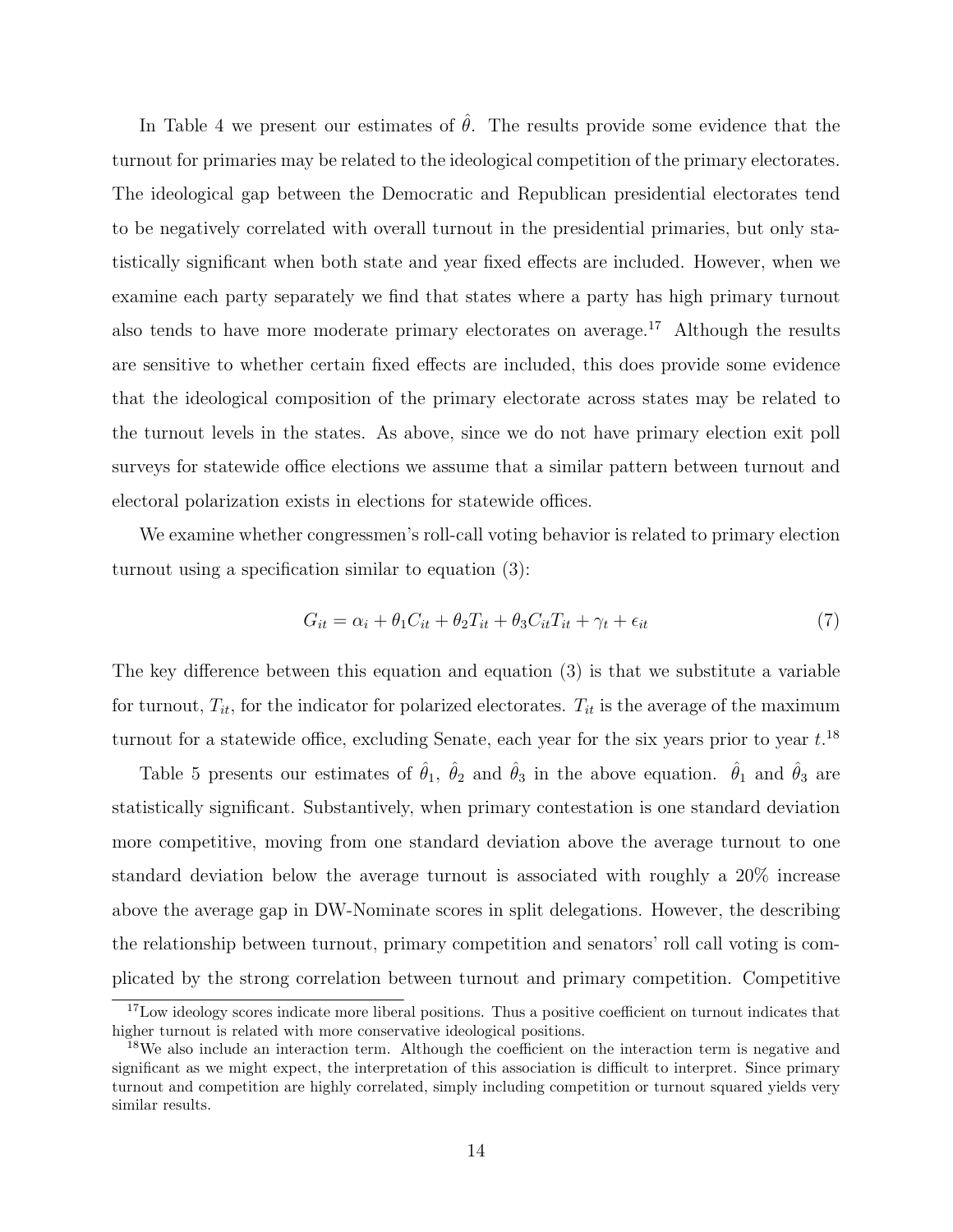primaries also have relatively high turnout  $-$  e.g. there are no observations one standard deviation above the average primary contestation level and below the average turnout level. Moving from one standard deviation above average turnout and primary contestation to one standard deviation below average turnout and primary contestation is associated with less than a 2% increase above the average gap in DW-Nominate scores.

## 4. Roll Call Voting Positions and Electoral Outcomes

Despite the claims that competition in primary elections provide an electoral incentive for representatives to take more extreme policy positions, the results in the above sections suggest that there is little evidence for an observable relationship between primary competition and polarization in Congress. This raises questions regarding whether there is much of an electoral incentive for senators to take extreme roll call voting positions. Although there are some empirical findings that House members with relatively extreme roll call voting scores do better in primary elections (Brady et al.,  $2007$ ), there are also findings that there are electoral benefits in the general elections from taking more moderate roll call voting positions (Ansolabehere et al., 2001; Canes-Wrone et al., 2001). Even though primary elections do provide some electoral incentive for senators to take extreme positions, whether or not a candidate will respond to these incentives depends also upon how their position will affect the general election outcomes.

In this section we first re-examine the evidence that partisan roll call voting positions are correlated with primary election outcomes. We then compare these results to the relationship between roll call voting positions and general election outcomes to examine the potential costs candidates face as a result of taking extreme positions. In the third subsection we examine the political careers of moderate senators to determine whether they are more likely to leave Congress by being defeated in primary election as the popular claims would suggest.

#### 4.1 Roll Voting and Primary Election Outcomes

A common claim is that the primary electorates support candidates who take more extreme policy positions. Brady, et al. (2007) provide some empirical evidence that the distances between U.S. House members' roll call voting positions and their general election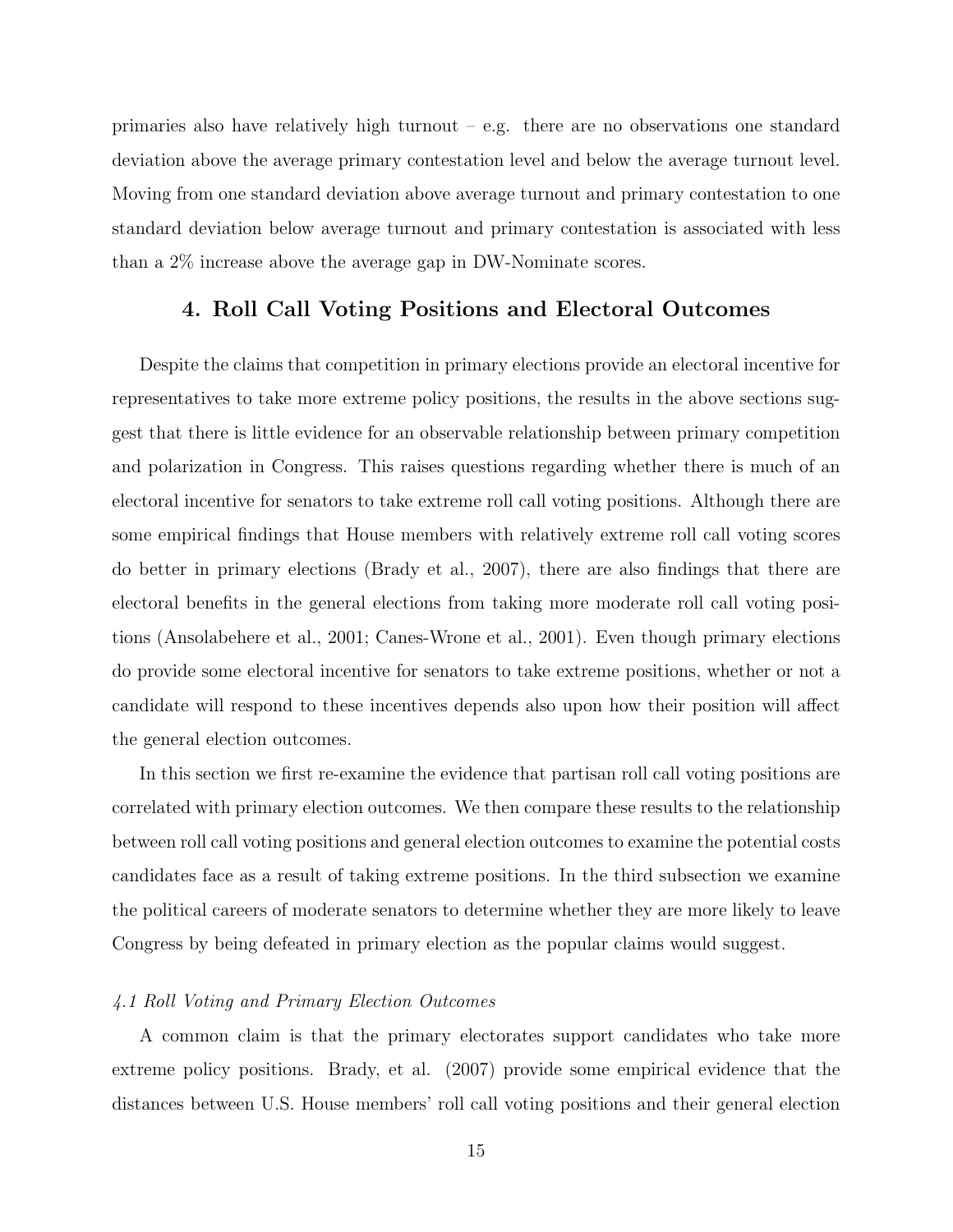constituency preferences are negatively correlated with primary election outcomes. Their estimates rely on relatively weak measure of district partisanship. By focusing on the Senate our analysis takes advantage of periods when senators from the same party represent the same geographic constituency.

We assume that district preferences are relatively stable and use a fixed effect to capture the variation in the preferences of primary electorates across districts. Thus, we exploit the variation in roll call voting positions of members representing the same district. The multi-member districts for the U.S. Senate have the advantage of potentially having states represented by two incumbent senators from the same party with different policy position. Since the senators from the same states are essentially representing the same primary election constituencies, we can examine whether the variation in their roll call voting positions is correlated with their vote shares in the primary elections. Conventional wisdom is that senators with relatively partisan roll call voting positions will have relatively high vote shares in the primary elections.

Since many primary elections are uncontested, we first examine whether senators' roll call voting positions are related to whether they face primary challengers. For this analysis we use a simple linear probability model. The dependent variable is whether the senator is challenged in the primary. The main variable of interest is the candidates' roll call voting positions. For incumbents this is their position during the two years prior to the election. For open seats this is the two years just following their election. To be consistent with the above analyses we use DW-Nominate to measure roll call voting scores. <sup>19</sup> We also include the degree of primary contestation for all other statewide offices in the previous eight years by party as well as fixed effects for states and years.

The results presented in Table 6 suggest that there is little statistically significant evidence that senators' DW-Nominate scores are correlated with whether they are challenged in primary elections. For both incumbent Democrats and Republicans the coefficient on the DW-Nominate score is in the expected direction, i.e. the more extreme the candidate's position the less likely she will face a primary challenge, however the coefficients are not

<sup>19</sup>For each party a higher DW-Nominate score indicates a more extreme roll call voting position.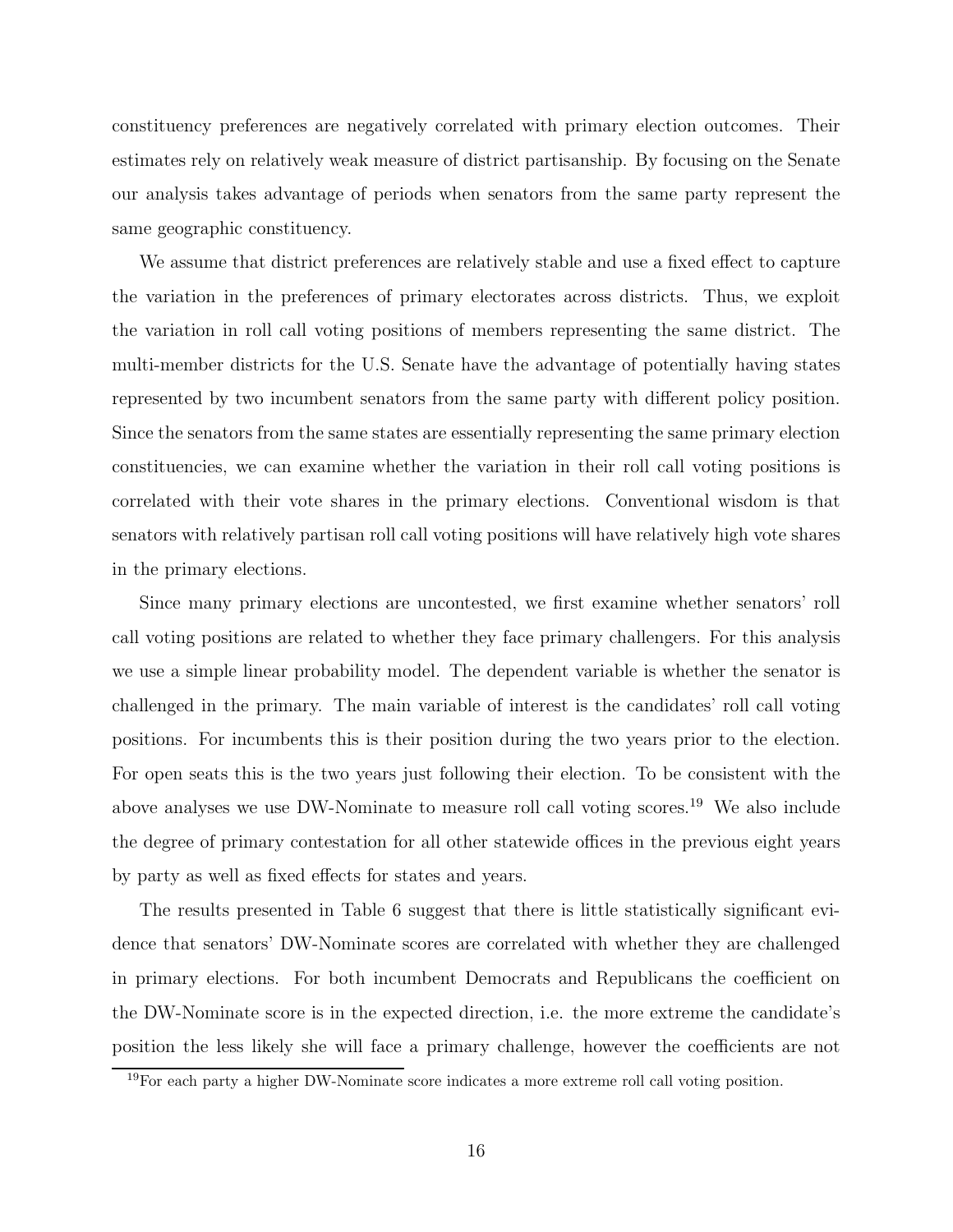statistically significant. For open seat races the coefficients on the DW-Nominate score is statistically insignificant and in the opposite of the expected direction, i.e., the more extreme candidates' positions are more likely to have faced primary challengers.

The second relationship of interest is whether the roll call voting position of senators who are challenged in a primary is related to the number of votes they receive in the primary election. Again the conventional wisdom is that senators with relatively more extreme policy positions should have relatively higher vote shares in the primary. We measure senators' vote shares as the proportion of votes cast for the top two candidates.<sup>20</sup> The main independent variable is the senator's roll call voting position. We include state fixed effects to account for differences in primary electorates across states.<sup>21</sup>

The results in Table 7 show that only the coefficient on DW-Nominate scores for Republican incumbents is in the expected direction. For incumbent Democrats, open seat Democrats and open seat Republicans, senators with relatively extreme roll call voting positions have relatively low vote shares in primary elections. However, none of the coefficients in Table 7 are statistically significant. Thus, we find little evidence that senators' roll call voting positions affect the electoral outcomes in the primary elections.

### 4.2 Roll Voting and General Election Outcomes

As the above discussion suggests, primary elections appear to provide little electoral motivation for senators to take an extreme roll call voting position. We now turn to the question of whether extreme roll call voting positions affect senators' electoral success in general elections.

In section 4.1 we used a simple fixed effects regression and assumed that district preferences were being captured by the fixed effect. We use a similar specification to test the relationship between senators' roll call voting positions and their support in general elections. The dependent variable is the senator's vote share of the two party vote. Again the

 $^{20}$ We also did the analysis using senators' vote shares as a proportion of all votes cast and the substantive interpretation of the results do not significantly change.

 $^{21}$ To deal with the selection issue we considered using a Heckman selection model with contestation for all other statewide offices in the previous eight years but as the results in Table 6 illustrates, contestation in other statewide offices is only weakly related to contestation in Senate elections.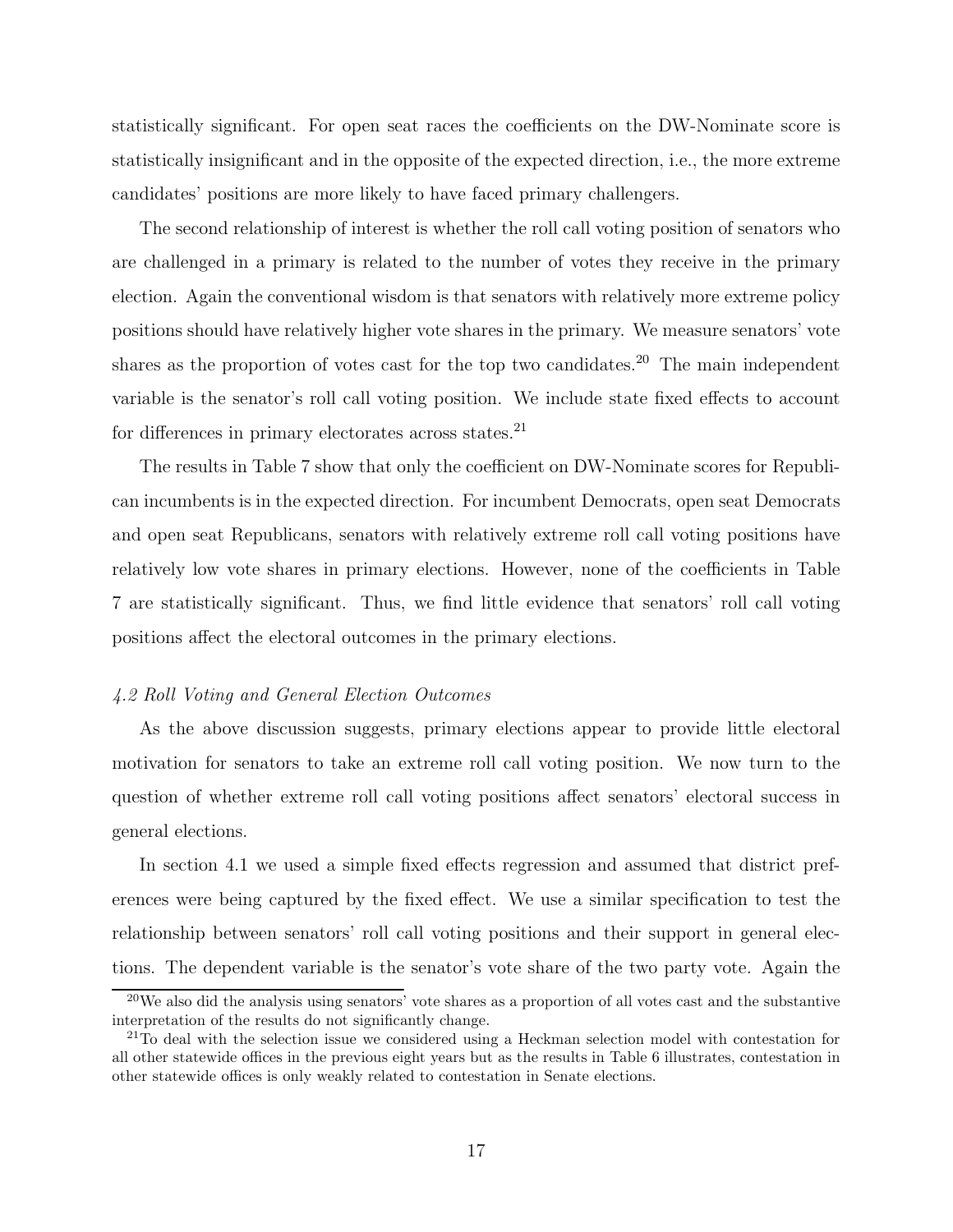main independent variable of interest is the senator's roll call voting position, as measured by their DW-Nominate score. We also include state and year fixed effects. However, in some specifications we also include measures of the state normal vote using the average vote share of downballot offices for previous elections.

The results in Table 8 provide relatively strong evidence that incumbent senators with extreme roll call voting positions have lower vote shares in the general election than moderates. The increasing competitiveness of general election competition suggests that incumbent senators who wish to retain their position have a strong incentive to take moderate positions. The evidence is not as robust for open seat races.

#### 4.3 What Happens to Moderates in Congress?

Finally, if taking moderate policy positions leave candidates vulnerable in primary elections, then we would expect a disproportionately large number of moderate congressmen to leave office because they lose a primary election. We define moderate senators as senators as Democrats with DW-Nominate scores of greater than -0.15 and Republicans with DW-Nominate scores of less than 0.10.

Table 9 lists the causes for why moderate senators left office. We focus on senators who served for more than one term between the 91st to the 110th Congress. Of the 25 moderate Democrats in the Senate during this period only 3 left office due to being defeated in a primary. Of the 25 moderate Republican only 2 left office because due to being defeated in a primary. Overall twice as many moderate senators left office because they lost in the general elections than because they lost in a primary. Of course we might suspect that these senators may be strategically retiring before losing in the elections. Also moderate senators who succeed in winning office may be different than other senators. Nonetheless, the reasons for leaving office at least suggest that primary competition does not have an obvious role in forcing moderate incumbent senators out of office.

## 5. Conclusions

Today, the political parties in Congress are almost completely ideologically distinct: there are almost no Republican members of Congress considered to the left of the most conser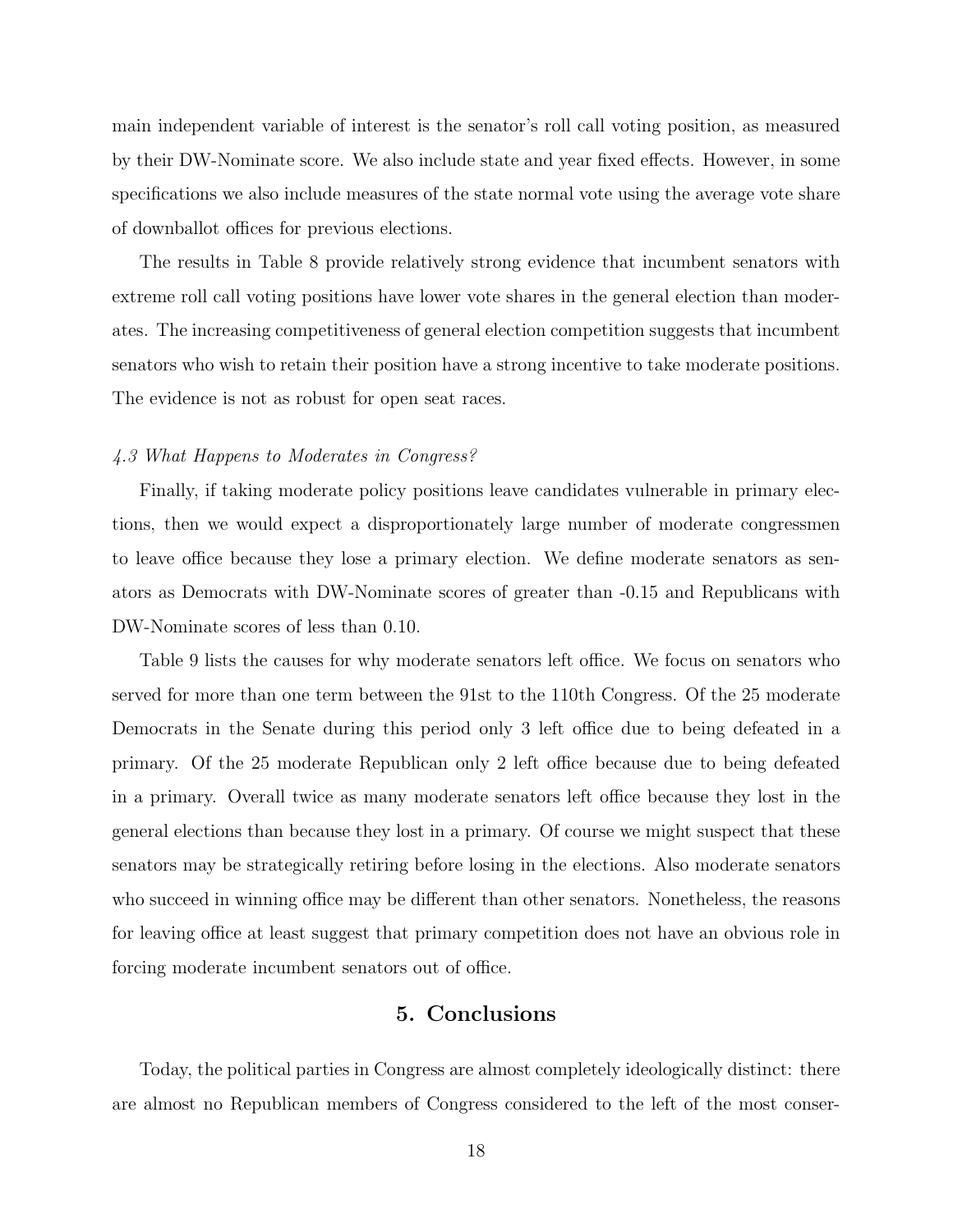vative Democratic member of Congress. That degree of differentiation reflects a fifty-year transformation of Congressional politics (e.g., McCarty, et al., 2006). Liberal Republicans and conservative Democrats were common in the 1950s; today they are nearly extinct. Why this division emerged has become one of the most vexing problems for American politics.

Primary elections have been viewed as one of the chief causes of the rising division between the parties in the U.S. Congress. A plausible argument can be made that they may contribute to increased extremism in legislative voting. Over the past three decades voters have sorted into increasingly ideological distinct camps, with Democratic primary voters becoming a more purely liberal group and Republican primary voters becoming a more purely conservative group. To get elected, it seems obvious that candidates must cater to their parties' core constituencies first and, then, run for the general election.

Compelling though that argument sounds, it lacks much empirical grounding. We find little or no evidence of a link between primary election competition and extremism or moderation on roll call votes in the U.S. Senate. In particular, variation in primary competition and/or turnout does not appear to affect the roll call voting of members of the Senate in any significant way.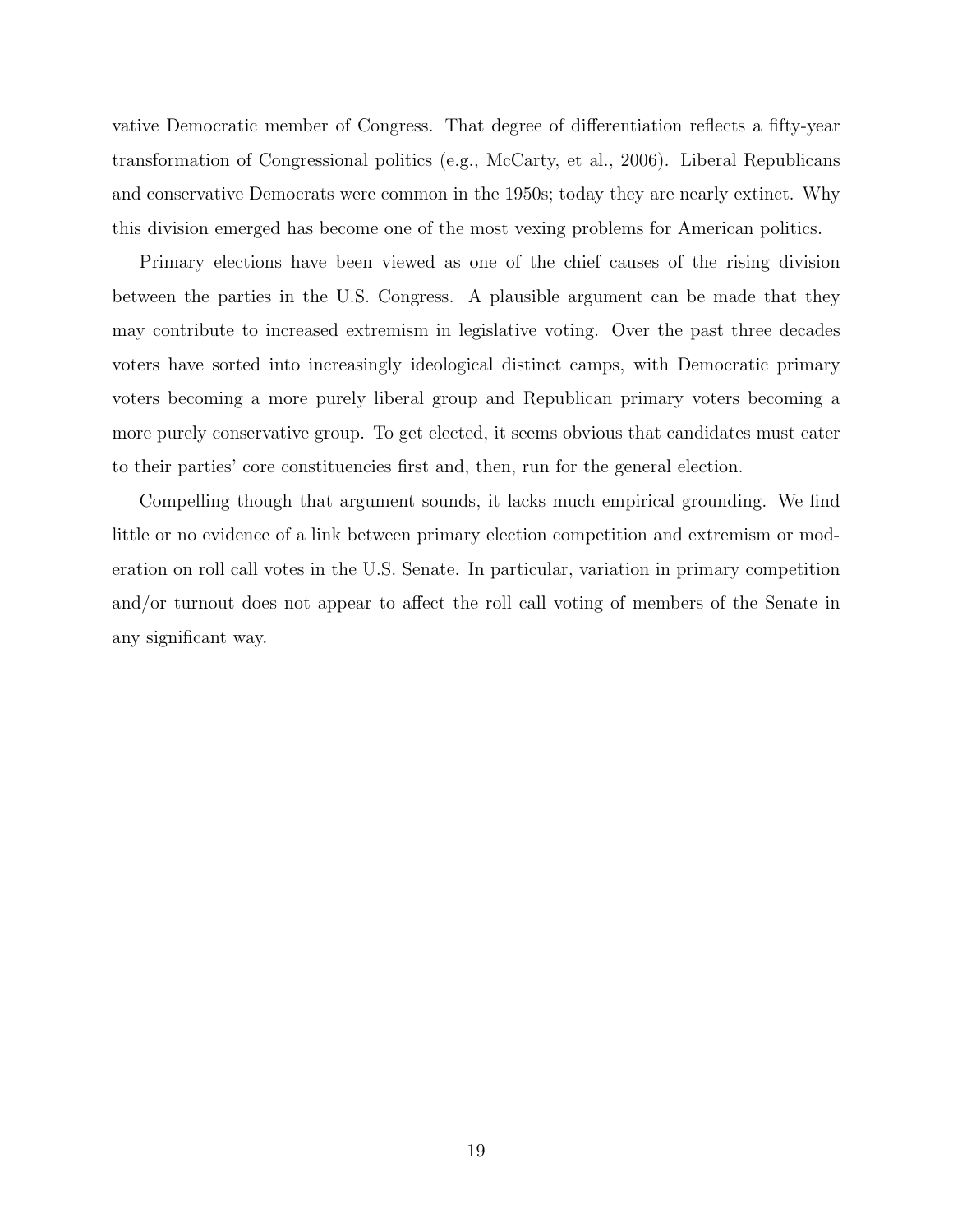## REFERENCES

- Abramowitz, Alan. 2008. "Don't Blame Primary Voters for Polarization." The Forum 5: Article 4.
- Ansolabehere, Stephen, J. Mark Hansen, Shigeo Hirano, and James M. Snyder, Jr. 2006. "The Decline of Competition in U.S. Primary Elections,  $1908-2004$ " In The Marketplace of Democracy eds. Michael McDonald and John Samples, Brookings Institution Press. Pages 74-101.
- Ansolabehere, Stephen, James M. Snyder, Jr., and Charles Stewart III. 2001. "Candidate Positioning in U.S. House Elections," American Journal of Political Science 45:136-159.
- Aranson, Peter H. and Peter C. Ordeshook. 1972. "Spatial Strategies for Sequential Elections." In Probability Models of Collective Decision Making, ed. Niemi, Richard G. and Herbert F. Weisberg. Columbus: Charles E. Merrill. Pages 298-331.
- Burden, Barry C. 2001. "The Polarizing Effects of Congressional Primaries." In Congressional Primaries in the Politics of Representation, ed. Peter F. Galderisi, Michael Lyons, and Marni Ezra. Lanham, MD: Rowman and Littlefield.
- Burden, Barry. 2004. "Candidate Positioning in US Congressional Elections." British Journal of Political Science 34:211-227.
- Brady, David, Hahrie Han, and Jeremy C. Pope. 2007. "Primary Elections and Candidate Ideology: Out of Step with the Primary Electorate?" Legislative Studies Quarterly 32: 79-105.
- Canes-Wrone, Brandice, David W. Brady and John F. Cogan. 2002. "Out of Step, Out of Office: Electoral Accountability and House Members' Voting." American Political Science Review 96: 127-140.
- Coleman JS. 1972. "The positions of political parties in elections." In Probability Models of Collective Decision Making, eds. Niemi RG, Weisberg F. Columbus, OH: Charles E. Merrill. Pages 332357.
- Crotty, William J., and John S. Jackson, III. 1985. Presidential Primaries and Nominations. Washington: Congressional Quarterly Press.
- Fiorina, Morris P., Samuel J. Abrams, and Jeremy C. Pope. 2005. Culture war? The Myth of a Polarized America. New York: Pearson Longman.
- Fiorina, Morris P. and Matthew S. Levendusky. 2006. \Disconnected: The Political Class versus the People." In Red and Blue Nation? Characteristics and Causes of American Polarized Politics. ed. Pietro S. Nivola and David Brady. Washington, D.C.: Brookings Institution Press. Pages 49-71.
- Galston, William A. and Pietro S. Nivola. 2006. "Delineating the Problem." In Red and Blue Nation? Characteristics and Causes of American Polarized Politics. ed. Pietro S. Nivola and David Brady. Washington, D.C.: Brookings Institution Press.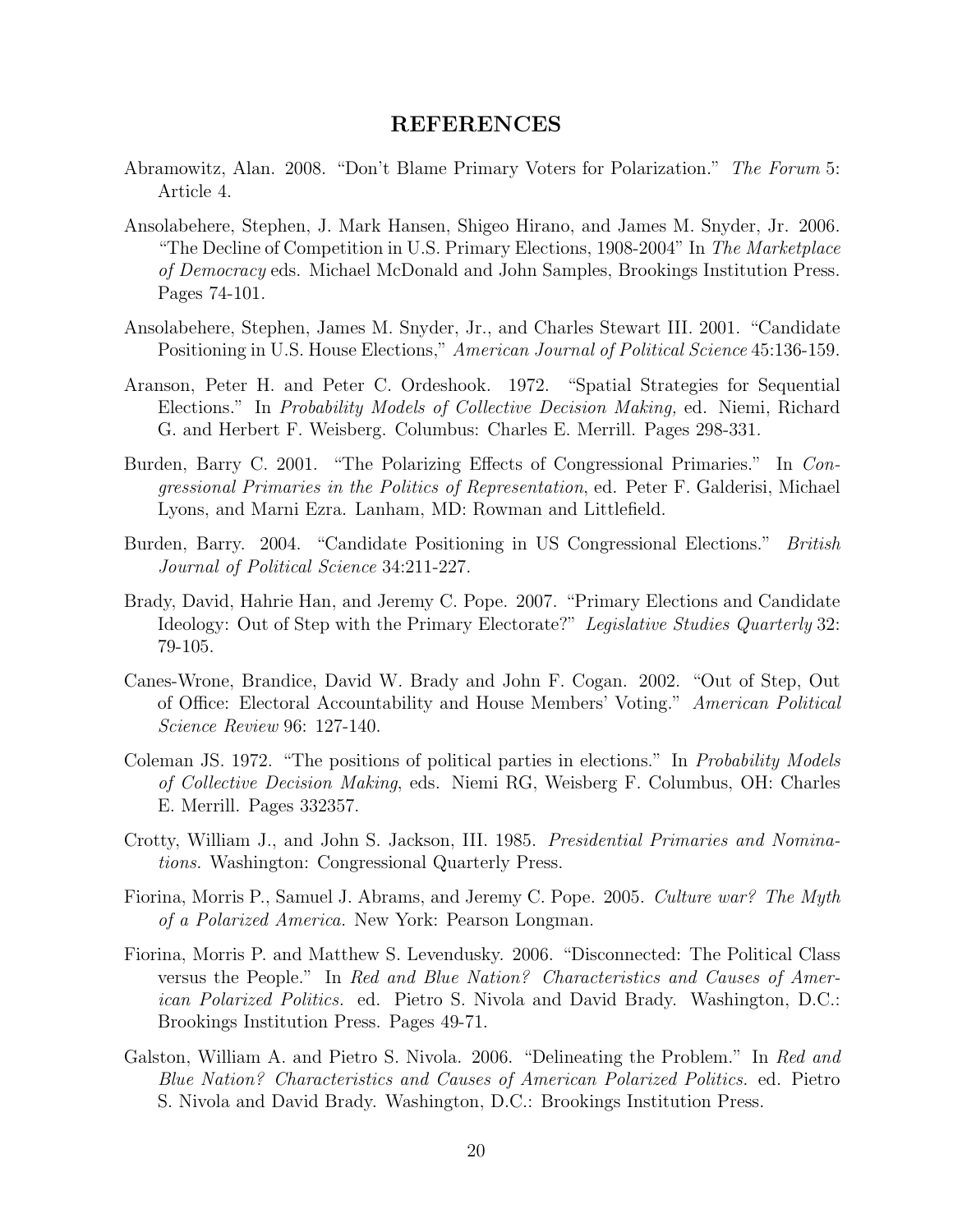- Gerber, Elizabeth R., and Rebecca B. Morton. 1998. "Primary Election Systems and Representation." Journal of Law, Economics, and Organization 14: 304-324.
- Grofman, Bernard and Thomas L. Brunell. 2001. "Explaining the Ideological Differences Between the Two U.S. Senators Elected from the Same State: An Institutional Effects Model." In *Congressional Primaries and the Politics of Representation*. ed. Peter F. Galderisi, Marni Ezra, and Michael Lyons. Lanham, MD: Rowman and Littlefield Press.
- Hirano, Shigeo, James M. Snyder Jr., and Michael M. Ting. 2007. "Distributive Politics with Primaries." Unpublished Manuscript.
- Key, V.O., Jr. 1956. American State Politics: An Introduction. New York: Alfred A. Knopf.
- King, David. 2003. "Congress, Polarization, and Fidelity to the Median Voter." Unpublished Manuscript.
- Lengle, James I. 1981. Representation and Presidential Primaries. Westport, CT: Greenwood.
- McCarty, Nolan, Keith T. Poole and Howard Rosenthal. 2006. Polarized America: The Dance of Ideology and Unequal Riches. Cambridge, MA: MIT Press.
- Norrander, Barbara. 1989. "Ideological Representativeness of Presidential Primary Voters." American Journal of Political Science. 33: 570-587.
- Owen, Guillermo and Bernard Grofman. 2006. \Two-Stage Electoral Competition in Two-Party Contests: Persistent Divergence of Party Positions." Social Choice and Welfare 26:547-569.
- Poole, Keith T. 1997. "Changing Minds? Not in Congress." Unpublished Manuscript.
- Pearson, Kathryn and Jennifer L. Lawless. 2007. \Primary Competition and Partisan Polarization in the U.S. House of Representatives, 1992-2006." Unpublished Manuscript.
- Ranney, Austin and Leon D. Epstein. 1966. \The Two Electorates: Voters and Non-Voters in a Wisconsin Primary." The Journal of Politics 28: 598-616.
- Ranney, Austin. 1968. "Representativeness of Primary Electorates." Midwest Journal of Political Science 12: 224-238.
- Sinclair, Barbara. 2006. Party Wars: Polarization and the Politics of National Policy Making. Norman, OK: University of Oklahoma.
- Stone, Walter. 1980. "The Dynamics of Constituency: Electoral Control of the House." American Politics Quarterly 8:399424.
- Theriault, Sean M. 2006. "Party Polarization in the U.S. Congress." Party Politics 12:483-503.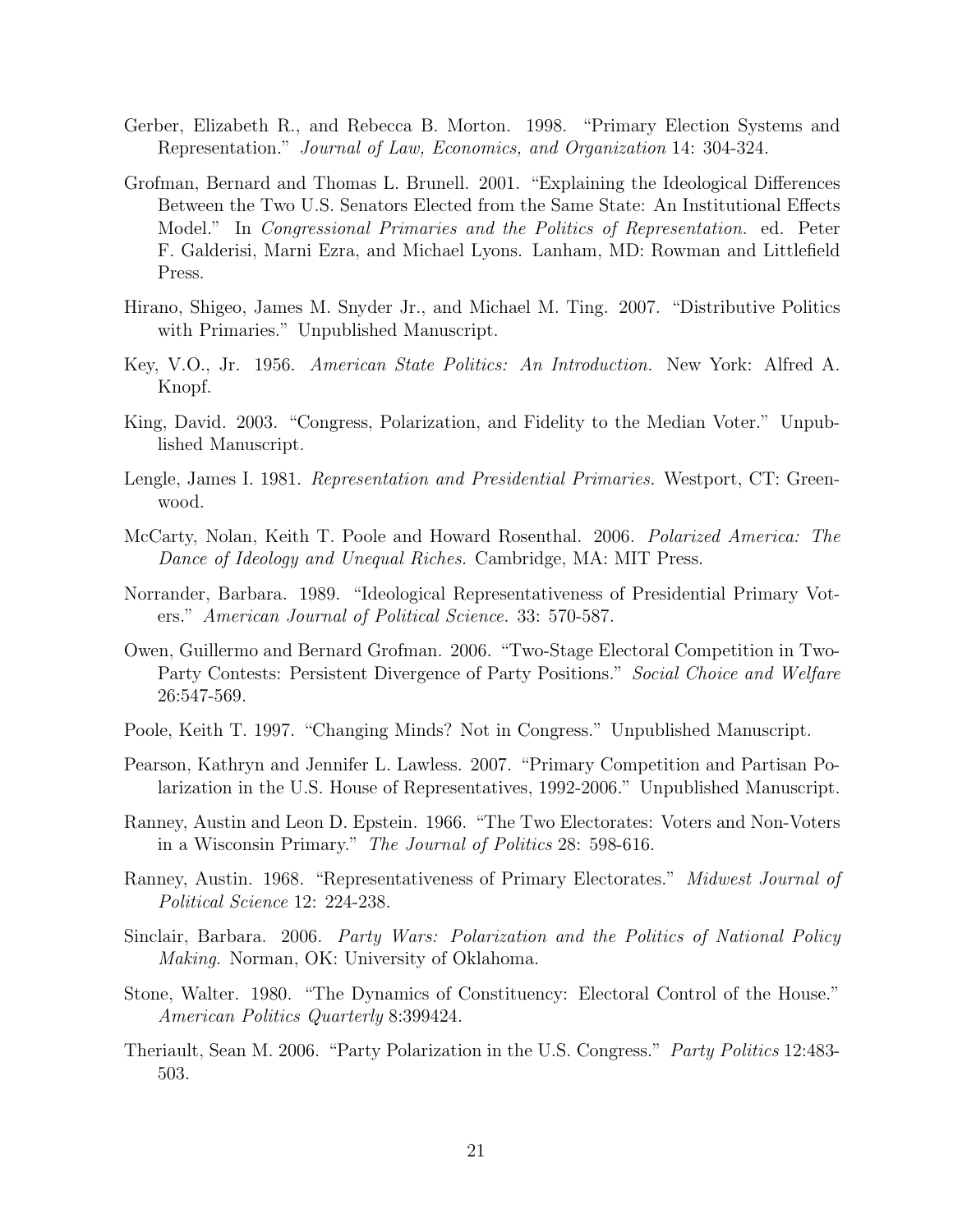| Table 1: Primary Competition and Polarization<br>Split-Party Senate Delegations, 1948 to 2004 |                                           |                    |                   |                |                |                   |  |  |
|-----------------------------------------------------------------------------------------------|-------------------------------------------|--------------------|-------------------|----------------|----------------|-------------------|--|--|
|                                                                                               |                                           | Close<br>Contested |                   |                |                |                   |  |  |
|                                                                                               | (1)                                       | (2)                | (3)               | (4)            | (5)            | (6)               |  |  |
|                                                                                               | Non-Senate Statewide Offices              |                    |                   |                |                |                   |  |  |
| Primary Competition                                                                           | 0.04<br>(0.04)                            | 0.07<br>(0.04)     | 0.06<br>(0.07)    | 0.06<br>(0.06) | 0.10<br>(0.05) | $0.14*$<br>(0.07) |  |  |
| Observations                                                                                  | 418                                       |                    |                   |                |                |                   |  |  |
|                                                                                               | Senate Elections                          |                    |                   |                |                |                   |  |  |
| Primary Competition                                                                           | 0.03<br>(0.03)                            | 0.05<br>(0.03)     | $-0.01$<br>(0.03) | 0.03<br>(0.04) | 0.07<br>(0.04) | 0.03<br>(0.03)    |  |  |
| Observations                                                                                  | 334<br>334                                |                    |                   |                |                |                   |  |  |
|                                                                                               | Senate Elections (Instrumental Variables) |                    |                   |                |                |                   |  |  |
| Primary Competition                                                                           | 0.07<br>(0.08)                            | 0.11<br>(0.08)     |                   | 0.22<br>(0.26) | 0.37<br>(0.31) |                   |  |  |
| Observations                                                                                  |                                           | 279<br>279         |                   |                |                |                   |  |  |

The above table provide the estimates of  $\hat{\theta}_1$  from equation (1). The first three columns measure primary competition using the proportion of contested primary elections. The second three columns use the proportion of closely contested primary elections. Columns (2) and  $(5)$  include year fixed effects. Columns  $(3)$  and  $(6)$  include year and state fixed effects.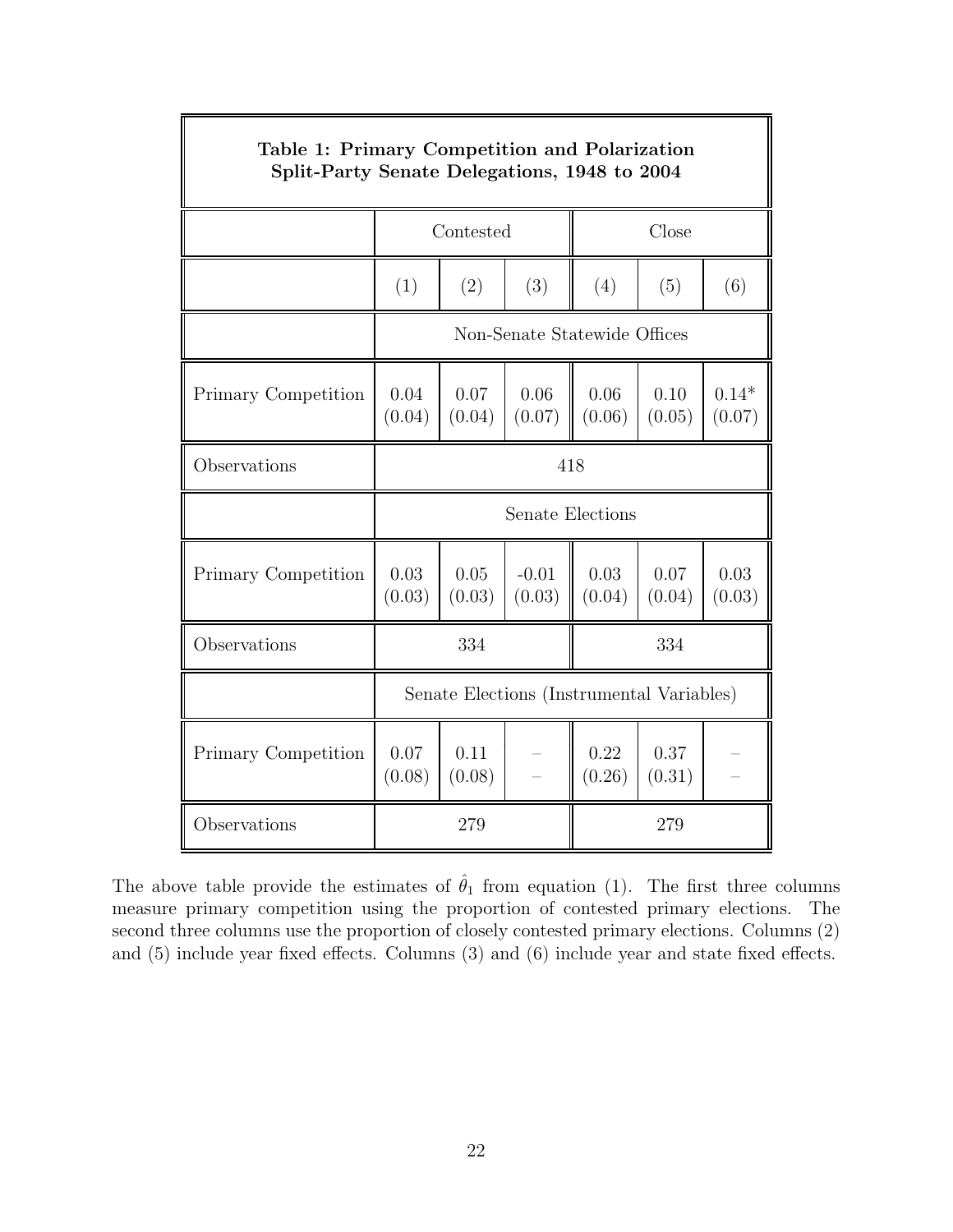| Table 2: Primary Competition and Polarization<br>Replacements, 1948 to 2004 |                   |                |                   |                |     |  |  |  |
|-----------------------------------------------------------------------------|-------------------|----------------|-------------------|----------------|-----|--|--|--|
|                                                                             |                   | Contested      | Close             | Obs            |     |  |  |  |
|                                                                             | (1)               | (2)            | (3)               | (4)            |     |  |  |  |
| Non-Senate Statewide Office Primary Competition                             |                   |                |                   |                |     |  |  |  |
| Democrats                                                                   | 0.07<br>(0.07)    | 0.09<br>(0.08) | 0.07<br>(0.07)    | 0.05<br>(0.09) | 137 |  |  |  |
| Republicans                                                                 | 0.08<br>(0.07)    | 0.01<br>(0.07) | 0.07<br>(0.07)    | 0.01<br>(0.07) | 159 |  |  |  |
| Senate Primary Competition                                                  |                   |                |                   |                |     |  |  |  |
| Democrats                                                                   | 0.03<br>(0.03)    | 0.04<br>(0.04) | $-0.01$<br>(0.02) | 0.01<br>(0.03) | 145 |  |  |  |
| Republicans                                                                 | 0.05<br>(0.04)    | 0.05<br>(0.04) | 0.03<br>(0.03)    | 0.03<br>(0.03) | 156 |  |  |  |
| Senate Primary Competition<br>(Instrumental Variables)                      |                   |                |                   |                |     |  |  |  |
| Democrats                                                                   | $-0.16$<br>(0.20) | 0.12<br>(0.18) | 0.08<br>(0.10)    | 0.05<br>(0.07) | 124 |  |  |  |
| Republicans                                                                 | $-0.99$<br>(0.12) | 0.60<br>(1.98) | $-1.82$<br>(5.82) | 0.21<br>(0.48) | 144 |  |  |  |

 $\overline{\mathbf{h}}$ 

Each entry in the table is an estimate of  $\hat{\theta}$  from equation (2). Results for Democratic and Republican senators are provided separately. Columns  $(1)$  and  $(3)$  include state fixed effects. Columns  $(2)$  and  $(4)$  include year and state fixed effects.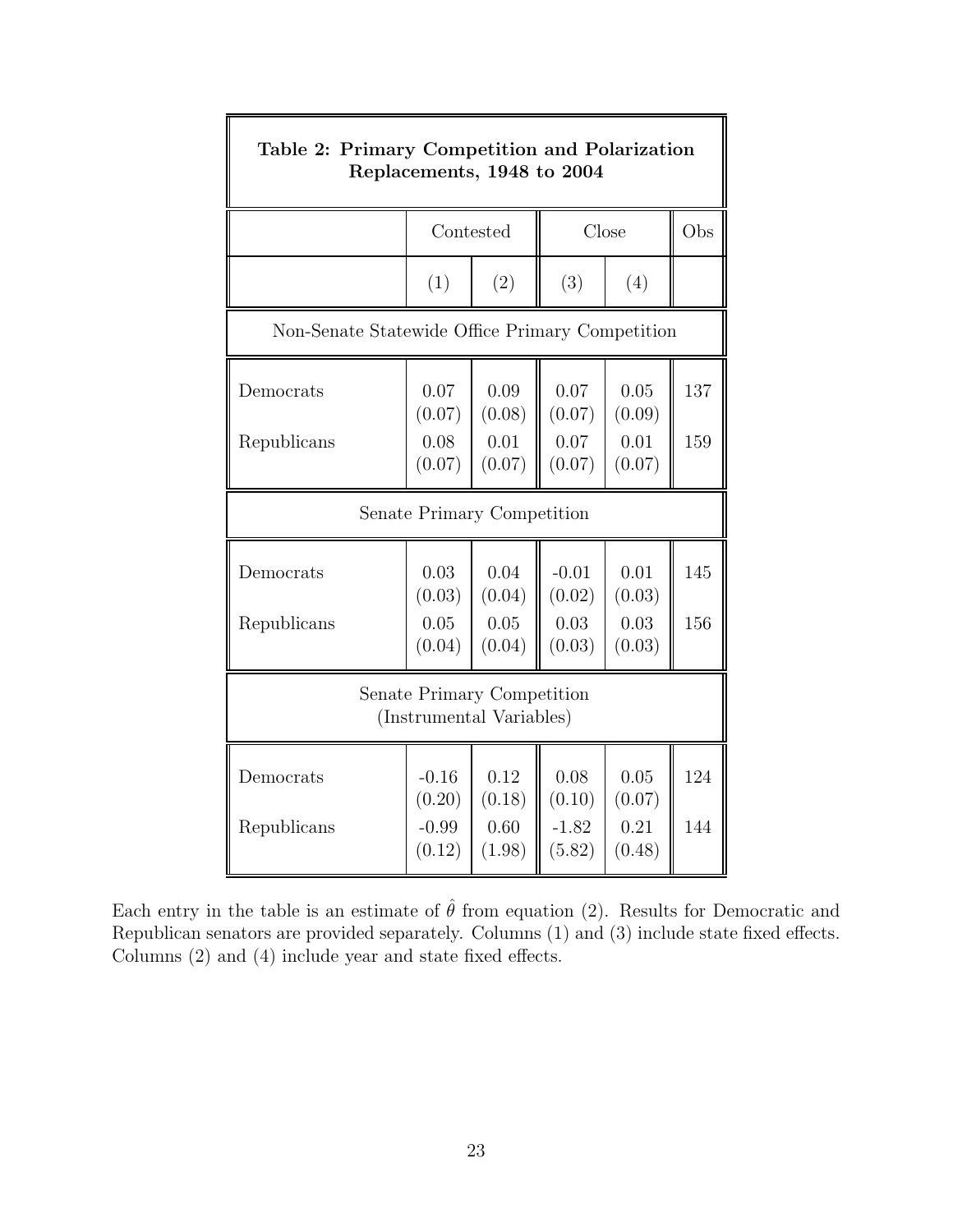| Table 3: Polarized Electorate and Congressional Polarization<br>Split-Party Senate Delegations, 1988 to 2004 |                |                                                          |                                      |                                                          |                                     |  |  |
|--------------------------------------------------------------------------------------------------------------|----------------|----------------------------------------------------------|--------------------------------------|----------------------------------------------------------|-------------------------------------|--|--|
|                                                                                                              |                | Contested<br>Close Primary                               |                                      |                                                          |                                     |  |  |
|                                                                                                              |                | Statewide Office                                         |                                      |                                                          |                                     |  |  |
| Polarized State<br>Primary Competition<br>Polarized State * Primary Competition                              | 0.02<br>(0.04) | $-0.13$<br>(0.07)<br>0.09<br>(0.12)<br>$0.38*$<br>(0.16) | $-0.43*$<br>(0.18)<br>0.28<br>(0.23) | $-0.12$<br>(0.06)<br>0.02<br>(0.17)<br>$0.62*$<br>(0.22) | $-0.18$<br>(0.17)<br>0.08<br>(0.23) |  |  |
| Observations                                                                                                 | 115            |                                                          |                                      |                                                          |                                     |  |  |
|                                                                                                              | Senate         |                                                          |                                      |                                                          |                                     |  |  |
| Polarized State<br>Primary Competition<br>Polarized State * Primary Competition                              | 0.04<br>(0.05) | $-0.02$<br>(0.07)<br>0.10<br>(0.09)<br>0.11<br>(0.11)    | $-0.13$<br>(0.09)<br>0.12<br>(0.11)  | 0.04<br>(0.06)<br>0.12<br>(0.12)<br>0.01<br>(0.15)       | 0.05<br>(0.11)<br>0.04<br>(0.13)    |  |  |
| Observations                                                                                                 |                |                                                          | 82                                   |                                                          |                                     |  |  |

Table 3 presents estimates of  $\hat{\theta}_1$ ,  $\hat{\theta}_2$ , and  $\hat{\theta}_3$  from equation (3). Columns (2) and (4) include year fixed effects. Columns (3) and (5) include both year and state fixed effects. Standard errors are clustered by pairs of Senators.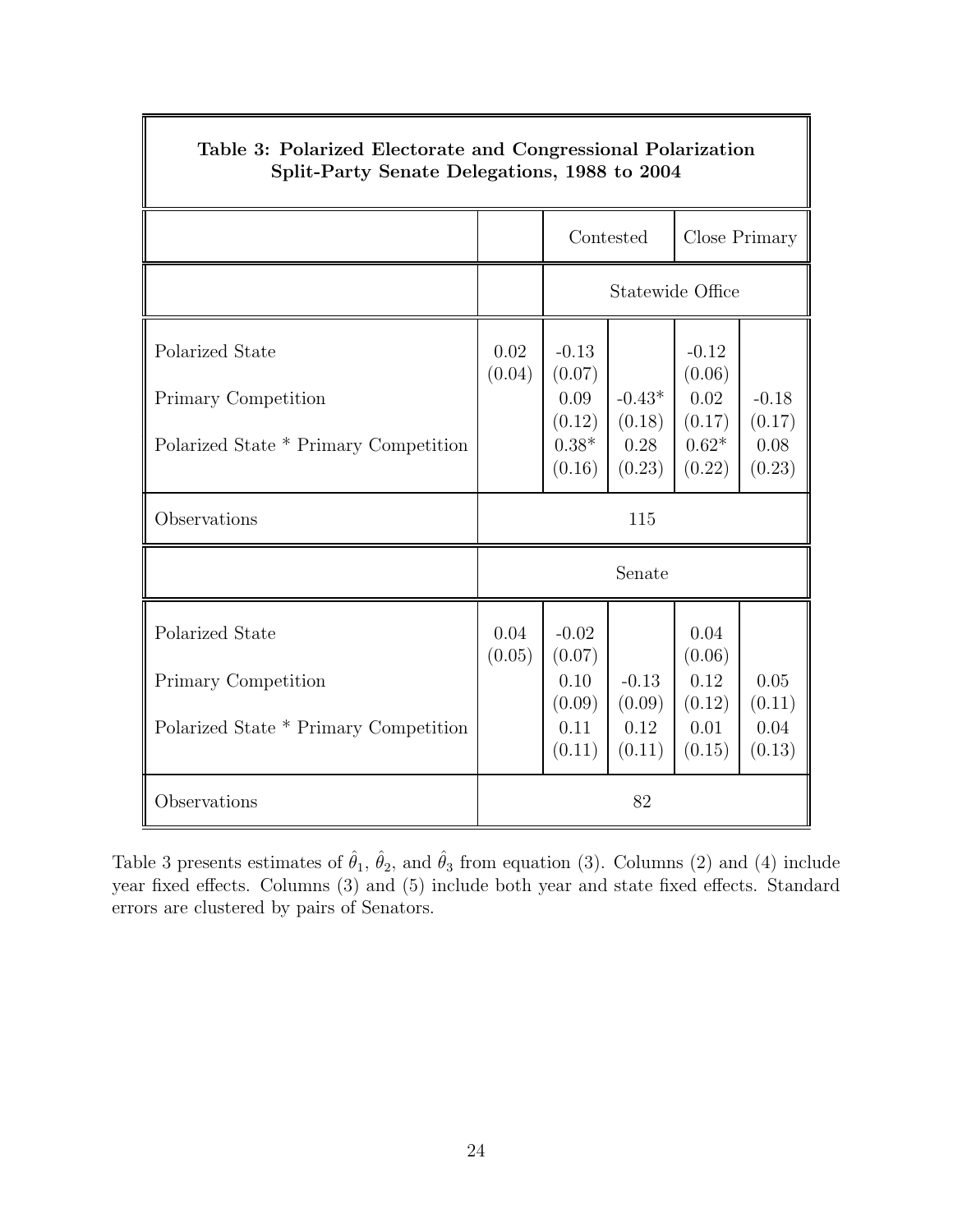| Table 4: Turnout and Polarization in the<br><b>Presidential Primary Electorate</b><br>1992 to 2004 |                                         |                                         |                                        |                                          |     |  |  |  |
|----------------------------------------------------------------------------------------------------|-----------------------------------------|-----------------------------------------|----------------------------------------|------------------------------------------|-----|--|--|--|
|                                                                                                    | (1)                                     | (2)                                     | (3)                                    | (4)                                      | Obs |  |  |  |
| Ideological Gap in Primary Electorate                                                              |                                         |                                         |                                        |                                          |     |  |  |  |
| Primary Election Turnout<br>Ideological Gap in General Electorate                                  | $-0.32$<br>(0.29)<br>$0.53*$<br>(0.22)  | $-0.06$<br>(0.20)<br>$0.39*$<br>(0.15)  | $-1.51$<br>(0.83)<br>0.27<br>(0.40)    | $-0.86*$<br>(0.38)<br>$-0.02$<br>(0.18)  | 40  |  |  |  |
| Ideological Position of Democrats                                                                  |                                         |                                         |                                        |                                          |     |  |  |  |
| Primary Election Turnout<br>Ideological Position in General Election                               | $0.71*$<br>(0.28)<br>$1.04*$<br>(0.12)  | 0.24<br>(0.26)<br>$0.87*$<br>(0.11)     | $2.17*$<br>(0.49)<br>0.41<br>(0.21)    | $1.42*$<br>(0.40)<br>0.13<br>(0.14)      | 64  |  |  |  |
| Ideological Position of Republicans                                                                |                                         |                                         |                                        |                                          |     |  |  |  |
| Primary Election Turnout<br>Ideological Position in General Election                               | $-0.86*$<br>(0.21)<br>$0.50*$<br>(0.11) | $-0.94*$<br>(0.20)<br>$0.51*$<br>(0.11) | $-0.61$<br>(0.31)<br>$-0.06$<br>(0.12) | $-0.69*$<br>(0.24)<br>$-0.30*$<br>(0.11) | 74  |  |  |  |

The top section provides estimates of  $\hat{\theta}_1$  and  $\hat{\theta}_2$  from equation (6). The middle section provides estimates of  $\hat{\theta}_1$  and  $\hat{\theta}_2$  from equation (5). The bottom section provides the estimates from equation  $(4)$ . Column  $(2)$  includes year fixed effects. Column  $(3)$  includes state fixed effects. Column  $(4)$  includes state and year fixed effects.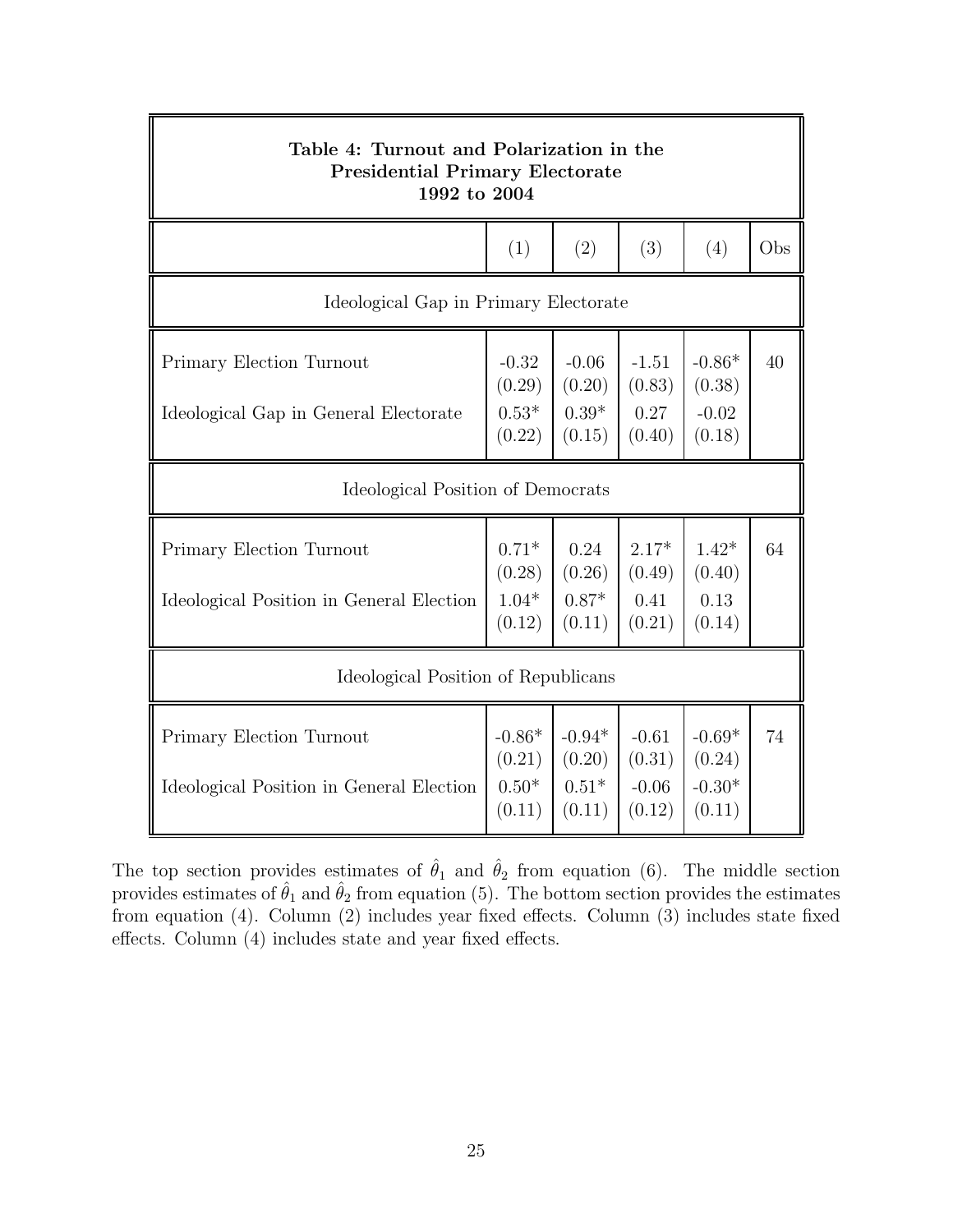| Spin-Party Senate Delegations, 1948 to 2004 |                |                   |                                      |                    |                    |                   |  |  |
|---------------------------------------------|----------------|-------------------|--------------------------------------|--------------------|--------------------|-------------------|--|--|
|                                             | Turnout        |                   | Contested                            |                    | Close Primary      |                   |  |  |
|                                             |                |                   | Statewide Office Primary Competition |                    |                    |                   |  |  |
| Primary Turnout                             | 0.22<br>(0.19) | $-0.19$<br>(0.24) | 0.75<br>(0.39)                       | 0.47<br>(0.43)     | 0.61<br>(0.34)     | $-0.07$<br>(0.38) |  |  |
| Contested Primary                           |                |                   | $0.56*$<br>(0.14)                    | $0.45*$<br>(0.14)  | $0.77*$<br>(0.19)  | $0.45*$<br>(0.18) |  |  |
| Contested Primary*Turnout                   |                |                   | $-2.63*$<br>(0.77)                   | $-2.19*$<br>(0.82) | $-3.73*$<br>(1.05) | $-1.70$<br>(1.05) |  |  |
| One Convention                              | 0.11<br>(0.23) | 0.06<br>(0.15)    | 0.07<br>(0.21)                       | 0.06<br>(0.16)     | 0.09<br>(0.21)     | 0.08<br>(0.16)    |  |  |
| Two Conventions                             | 0.04<br>(0.07) | 0.15<br>(0.08)    | 0.07<br>(0.07)                       | 0.17<br>(0.12)     | 0.07<br>(0.06)     | 0.18<br>(0.11)    |  |  |
| Observations                                | 451            |                   | 403                                  |                    |                    |                   |  |  |
|                                             |                |                   | Senate Primary Competition           |                    |                    |                   |  |  |
| Primary Turnout                             |                |                   | 0.05<br>(0.42)                       | $-0.12$<br>(0.37)  | 0.35<br>(0.30)     | 0.04<br>(0.32)    |  |  |
| Contested Primary                           |                |                   | 0.03<br>(0.10)                       | $-0.01$<br>(0.08)  | 0.15<br>(0.12)     | 0.09<br>(0.08)    |  |  |
| Contested Primary*Turnout                   |                |                   | 0.18<br>(0.59)                       | 0.05<br>(0.48)     | $-0.46$<br>(0.67)  | 0.43<br>(0.48)    |  |  |
| One Convention                              |                |                   | $0.13\,$<br>(0.23)                   | 0.09<br>(0.15)     | $-0.11$<br>(0.23)  | 0.08<br>(0.15)    |  |  |
| Two Conventions                             |                |                   | 0.06<br>(0.09)                       | $0.16\,$<br>(0.10) | 0.06<br>(0.08)     |                   |  |  |
| Observations                                | 301            |                   |                                      |                    |                    |                   |  |  |

# Table 5: Primary Turnout and Congressional Polarization Split-Party Senate Delegations, 1948 to 2004

Table 4 presents estimates of  $\hat{\theta}_1$ ,  $\hat{\theta}_2$ , and  $\hat{\theta}_3$  from equation (7). Columns (1), (3) and (5) include year fixed-effects. Columns  $(2)$ ,  $(4)$  and  $(6)$  include year and state fixed-effects.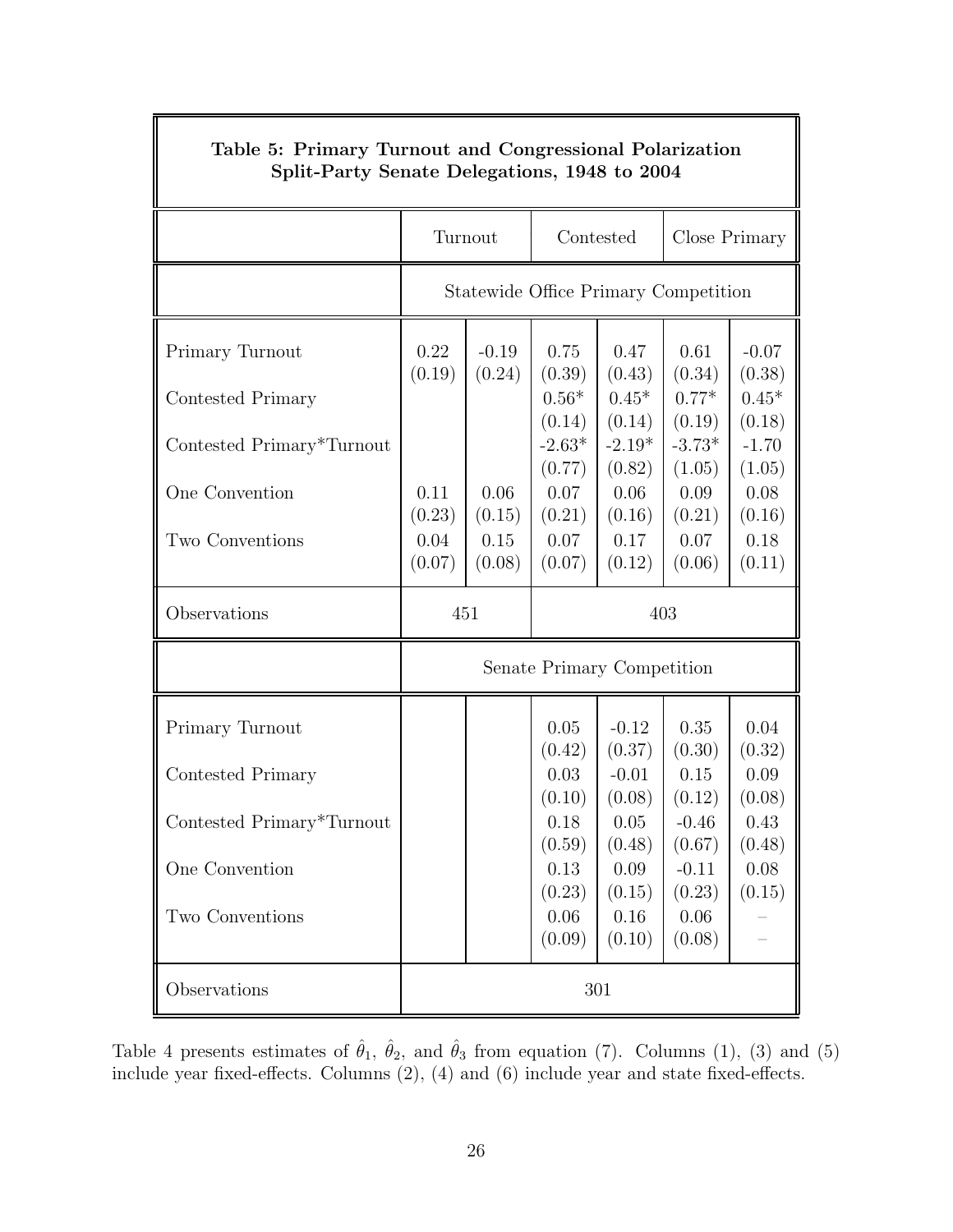| Table 6<br>A Simple Linear Probability Model of<br>Primary Contestation and Roll Call Voting Positions<br>1948 to 2004 |                                         |                                        |                                        |                                        |                                        |                                  |                                     |                                  |  |
|------------------------------------------------------------------------------------------------------------------------|-----------------------------------------|----------------------------------------|----------------------------------------|----------------------------------------|----------------------------------------|----------------------------------|-------------------------------------|----------------------------------|--|
|                                                                                                                        | Incumbents                              |                                        |                                        |                                        | Open Seat                              |                                  |                                     |                                  |  |
|                                                                                                                        | (1)                                     | (2)                                    | (3)                                    | (4)                                    | (5)                                    | (6)                              | (7)                                 | (8)                              |  |
|                                                                                                                        | Democrats                               |                                        |                                        |                                        |                                        |                                  |                                     |                                  |  |
| DW-Nominate Score<br>Contested Primary                                                                                 | $-0.31$<br>(0.28)<br>$0.42*$<br>(0.12)  | $-0.01$<br>(0.31)<br>$-0.26$<br>(0.14) | $-0.29$<br>(0.34)<br>$-0.33$<br>(0.23) | $-0.11$<br>(0.46)<br>$-0.39$<br>(0.28) | 0.16<br>(0.25)<br>$0.75*$<br>(0.13)    | 0.57<br>(0.33)<br>0.23<br>(0.35) | 0.35<br>(0.53)<br>0.85<br>(0.45)    | 0.48<br>(0.98)<br>0.57<br>(1.33) |  |
| Observations                                                                                                           | 230<br>116                              |                                        |                                        |                                        |                                        |                                  |                                     |                                  |  |
|                                                                                                                        | Republicans                             |                                        |                                        |                                        |                                        |                                  |                                     |                                  |  |
| DW-Nominate Score<br>Contested Primary                                                                                 | $-0.43*$<br>(0.20)<br>$0.53*$<br>(0.12) | $-0.57*$<br>(0.28)<br>0.26<br>(0.22)   | $-0.45$<br>(0.39)<br>$0.46*$<br>(0.18) | $-0.35$<br>(0.41)<br>$0.43*$<br>(0.20) | $-0.18$<br>(0.23)<br>$0.44*$<br>(0.14) | 0.41<br>(0.56)<br>0.13<br>(0.23) | 0.41<br>(0.46)<br>$-0.04$<br>(0.35) | 0.27<br>(0.76)<br>0.53<br>(0.43) |  |
| Observations                                                                                                           |                                         | 235                                    |                                        |                                        |                                        |                                  | 124                                 |                                  |  |

Columns  $(1)$  and  $(5)$  include year fixed effects. Columns  $(2)$  and  $(6)$  include state and year fixed effects. Columns  $(3)$  and  $(7)$  include state x decade fixed effects. Columns  $(4)$  and  $(8)$ include state  $x$  year fixed effects. Standard errors are clustered by state.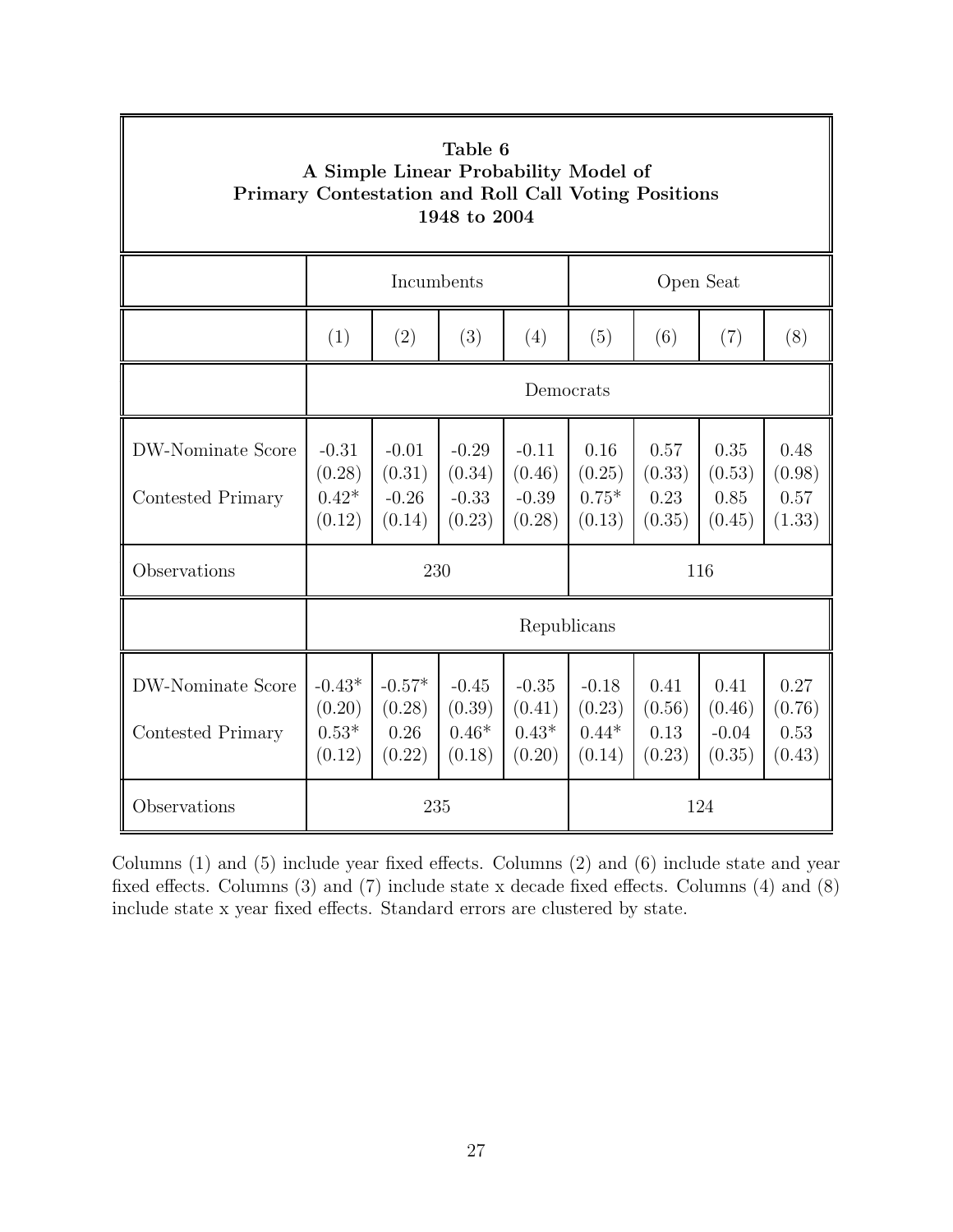| Table 7:<br>Primary Elections and Roll Call Voting<br>in the Senate, 1948 to 2004 |                   |                   |                   |                   |                   |                   |  |  |  |
|-----------------------------------------------------------------------------------|-------------------|-------------------|-------------------|-------------------|-------------------|-------------------|--|--|--|
|                                                                                   |                   | Incumbents        |                   | Open Seat         |                   |                   |  |  |  |
|                                                                                   | (2)<br>(1)<br>(3) |                   |                   | (4)               | (5)               | (6)               |  |  |  |
|                                                                                   | Democrats         |                   |                   |                   |                   |                   |  |  |  |
| <b>DW-Nominate Score</b>                                                          | $-0.04$<br>(0.09) | $-0.12$<br>(0.10) | $-0.13$<br>(0.09) | $-0.06$<br>(0.20) | $-0.11$<br>(0.21) | $-0.38$<br>(0.28) |  |  |  |
| Observations                                                                      | 166<br>103        |                   |                   |                   |                   |                   |  |  |  |
|                                                                                   | Republicans       |                   |                   |                   |                   |                   |  |  |  |
| DW-Nominate Score                                                                 | 0.21<br>(0.13)    | 0.15<br>(0.10)    | 0.22<br>(0.18)    | $-0.04$<br>(0.13) | $-0.05$<br>(0.15) | $-0.16$<br>(0.22) |  |  |  |
| Observations                                                                      |                   | 140               |                   |                   | 126               |                   |  |  |  |

Columns  $(1)$  and  $(4)$  include year and state fixed effects. Columns  $(2)$  and  $(5)$  include state  $x$  decade fixed effects. Columns  $(3)$  and  $(6)$  include state x year fixed effects. The standard errors are clustered by state.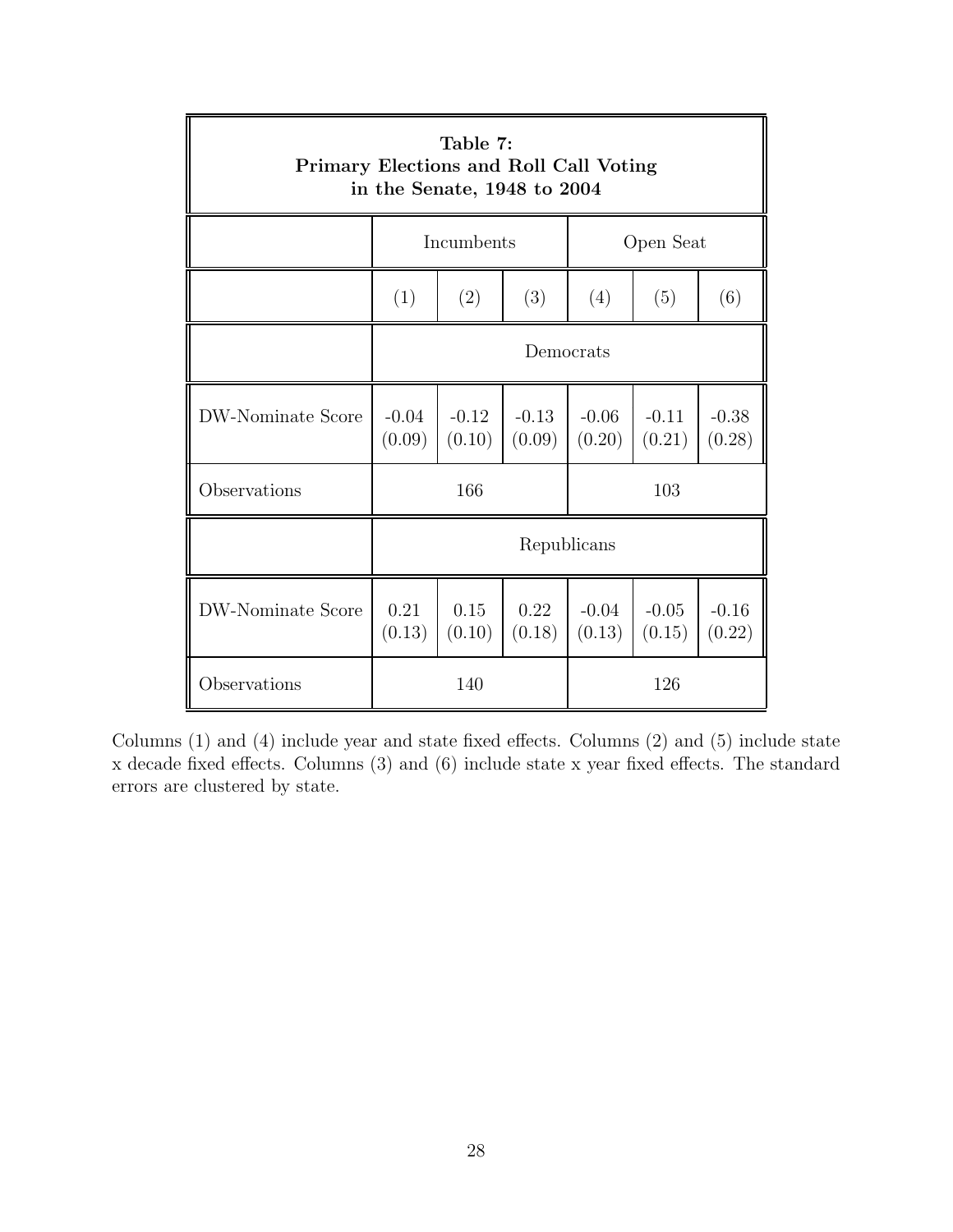| Table 8:<br>General Elections and Roll Call Voting<br>in the Senate, 1948 to 2004 |                    |                         |                    |                                 |                   |                    |                    |                         |
|-----------------------------------------------------------------------------------|--------------------|-------------------------|--------------------|---------------------------------|-------------------|--------------------|--------------------|-------------------------|
|                                                                                   |                    | Incumbents              |                    |                                 |                   |                    | Open Seat          |                         |
|                                                                                   | (1)                | (2)                     | (3)                | (4)                             | (5)               | (6)                | (7)                | (8)                     |
|                                                                                   | Democrats          |                         |                    |                                 |                   |                    |                    |                         |
| DW-Nominate Score                                                                 | $-0.12*$<br>(0.03) | $-0.11*$<br>(0.03)      | $-0.15*$<br>(0.04) | $-0.11*$<br>(0.04)              | $-0.04$<br>(0.05) | $-0.08$<br>(0.05)  | $-0.15*$<br>(0.07) | $-0.18*$<br>(0.07)      |
| Normal Vote                                                                       |                    | $0.72*$<br>(0.11)       |                    | $0.67*$<br>(0.11)               |                   | $0.53*$<br>(0.26)  |                    | $0.56^{\ast}$<br>(0.16) |
| Net Incumbency                                                                    |                    | $-0.02$<br>(0.01)       |                    | $-0.02$<br>(0.02)               |                   | $-0.02$<br>(0.02)  |                    | $-0.03$<br>(0.02)       |
| Observations                                                                      | 338                | 300                     | 338                | 300                             | 154               | 146                | 154                | 146                     |
|                                                                                   | Republicans        |                         |                    |                                 |                   |                    |                    |                         |
| DW-Nominate Score                                                                 | $-0.14*$<br>(0.03) | $-0.11*$<br>(0.03)      | $-0.11*$<br>(0.03) | $-0.10*$<br>(0.03)              | $-0.03$<br>(0.03) | $-0.07*$<br>(0.03) | $-0.01$<br>(0.04)  | $-0.05$<br>(0.04)       |
| Normal Vote                                                                       |                    | $-0.78*$<br>(0.08)      |                    | $-0.59^{\ast}$<br>(0.08)        |                   | $-0.57*$<br>(0.11) |                    | $-0.54*$<br>(0.21)      |
| Net Incumbency                                                                    |                    | $0.06^{\ast}$<br>(0.01) |                    | $0.06\ensuremath{^*}$<br>(0.01) |                   | 0.00<br>(0.01)     |                    | $-0.00$<br>(0.02)       |
| Observations                                                                      | $333\,$            | 304                     | $333\,$            | 304                             | $171\,$           | 158                | 171                | $158\,$                 |

The numbers not in parentheses are the percentage of all cases in each category within each time period. In parentheses are the number of cases in each category.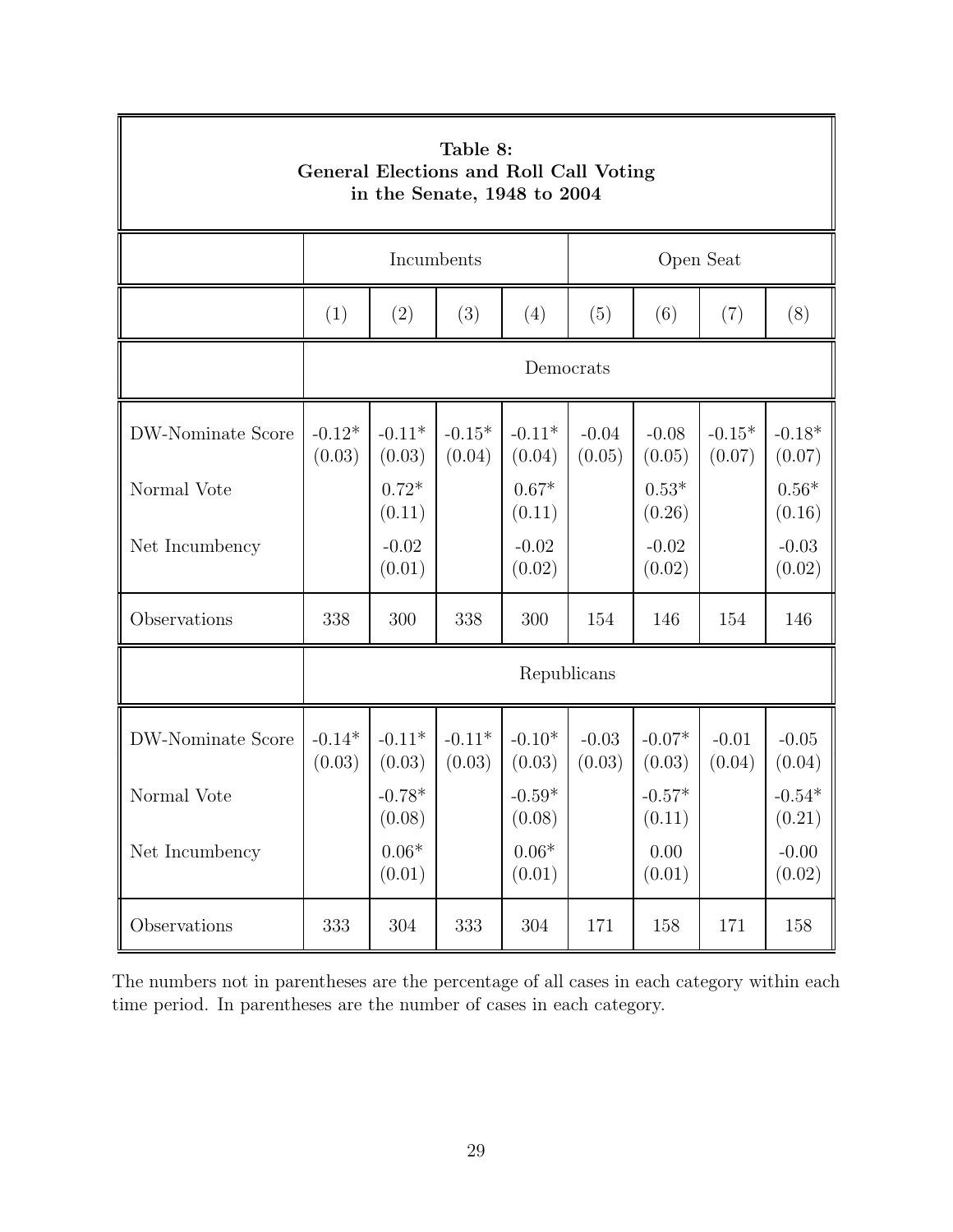| Democrats<br>Republicans<br>State<br>State<br>Senator<br>Senator<br>Reason<br>Reason<br>CT<br>AL<br>Weicker<br>Retired<br>Sparkman<br>Lost general<br>$\overline{\text{IL}}$<br>AI<br>Allen<br>Died in office<br>Percy<br>Lost general<br><b>KS</b><br>AL<br>Shelby<br><b>Switched Parties</b><br>Pearson<br>Retired<br>KY<br>Heflin<br>AL<br>Retired<br>Retired<br>Cooper<br>McClellan<br>MA<br>AR<br>Died in office<br><b>Brooke</b><br>Lost general<br>FL<br>Holland<br>Retired<br>MD<br>Mathias<br>Retired<br>GA<br>Russell<br>Died in office<br><b>ME</b><br>W. Cohen<br>Retired<br>GA<br><b>ME</b><br>H. Talmadge<br>Lost general<br>Snowe<br>Still serving<br>GA<br><b>ME</b><br>Collins<br>Retired<br>Nunn<br>Still serving<br>GA<br>Z. Miller<br><b>MN</b><br>Retired<br>Retired<br>Durenberger<br>NJ<br>LA<br>Ellender<br>Lost primary<br>Case<br>Lost primary<br>NY<br>LA<br>Goodell<br>R. Long<br>Retired<br>Lost general<br>LA<br>NY<br><b>Breaux</b><br>Retired<br><b>Javits</b><br>Lost primary | Table 9:<br>Reasons Why Senate Moderates and "Misfits" Left the Senate |  |  |           |  |                  |  |  |  |
|----------------------------------------------------------------------------------------------------------------------------------------------------------------------------------------------------------------------------------------------------------------------------------------------------------------------------------------------------------------------------------------------------------------------------------------------------------------------------------------------------------------------------------------------------------------------------------------------------------------------------------------------------------------------------------------------------------------------------------------------------------------------------------------------------------------------------------------------------------------------------------------------------------------------------------------------------------------------------------------------------------------|------------------------------------------------------------------------|--|--|-----------|--|------------------|--|--|--|
|                                                                                                                                                                                                                                                                                                                                                                                                                                                                                                                                                                                                                                                                                                                                                                                                                                                                                                                                                                                                                |                                                                        |  |  |           |  |                  |  |  |  |
|                                                                                                                                                                                                                                                                                                                                                                                                                                                                                                                                                                                                                                                                                                                                                                                                                                                                                                                                                                                                                |                                                                        |  |  |           |  |                  |  |  |  |
| Eastland<br>Retired<br>Hatfield<br>Retired<br>Stennis<br><b>OR</b><br>Packwood<br>Retired<br><b>MS</b><br>Retired<br>NC<br>PA<br>Ervin<br>Retired<br>Schweiker<br>Retired<br>PA<br>NC<br>Died in office<br>Jordan<br>Heinz<br>Lost primary<br>PA<br><b>NE</b><br>Died in office<br>Specter<br><b>Still Serving</b><br>Zorinsky<br><b>NE</b><br>Nelson<br>RI<br>J. Chafee<br>Died<br>Still serving<br>OK<br>RI<br>L. Chafee<br>Retired<br><b>Boren</b><br>Lost general<br><b>VT</b><br><b>TX</b><br>Aiken<br>Retired<br>Lost general<br>Krueger<br><b>VT</b><br>Stafford<br><b>VA</b><br>Byrd Jr.<br>Retired<br>Switched parties<br><b>VT</b><br>FL<br>Stone<br>Jeffords<br>Lost primary<br>N <sub>C</sub><br>Smith<br><b>ME</b><br>Morgan<br>Lost general<br>Lost general                                                                                                                                                                                                                                      | <b>MS</b>                                                              |  |  | <b>OR</b> |  | Switched parties |  |  |  |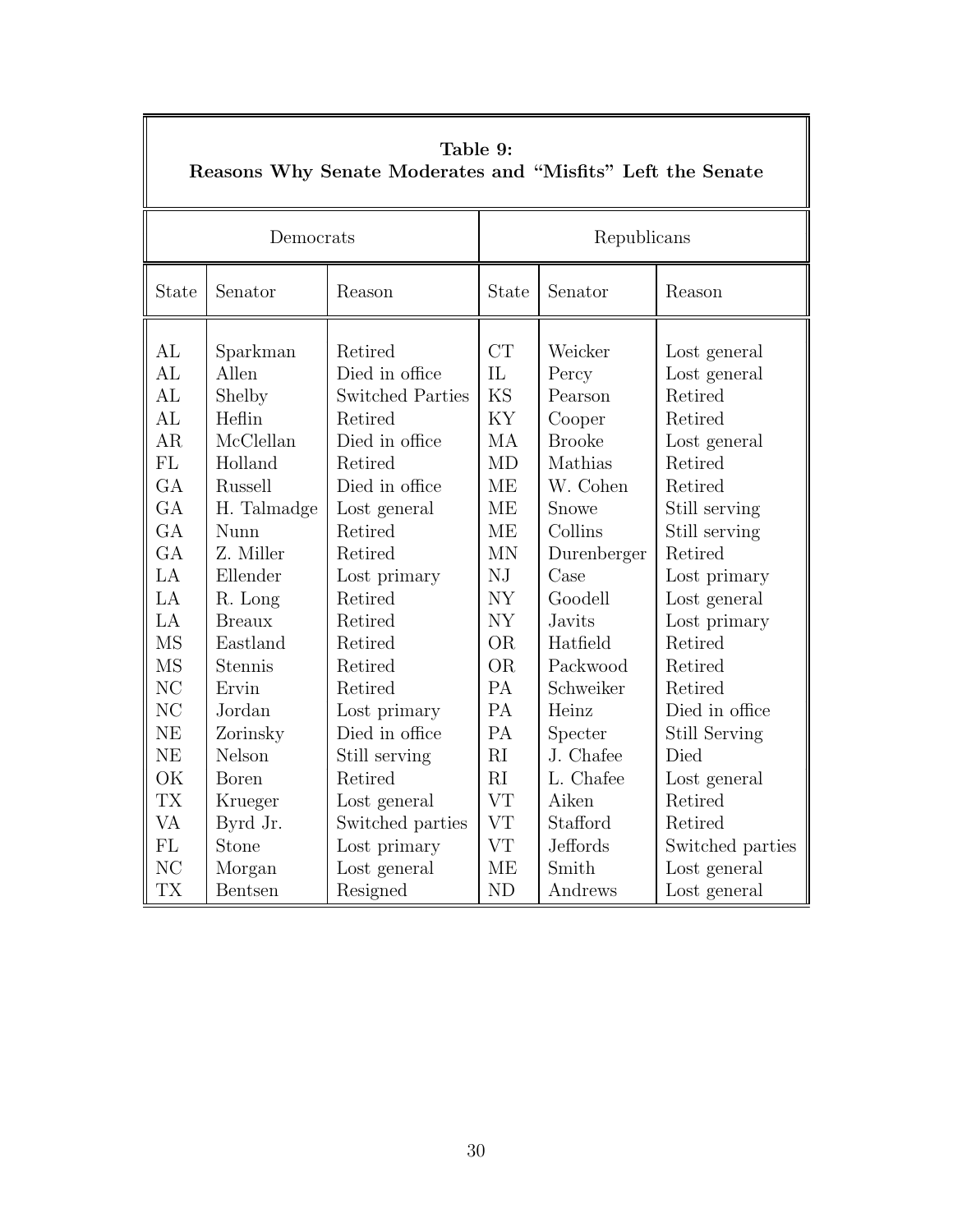

Figure 1. Congressional Polarization using DW-Nominate Scores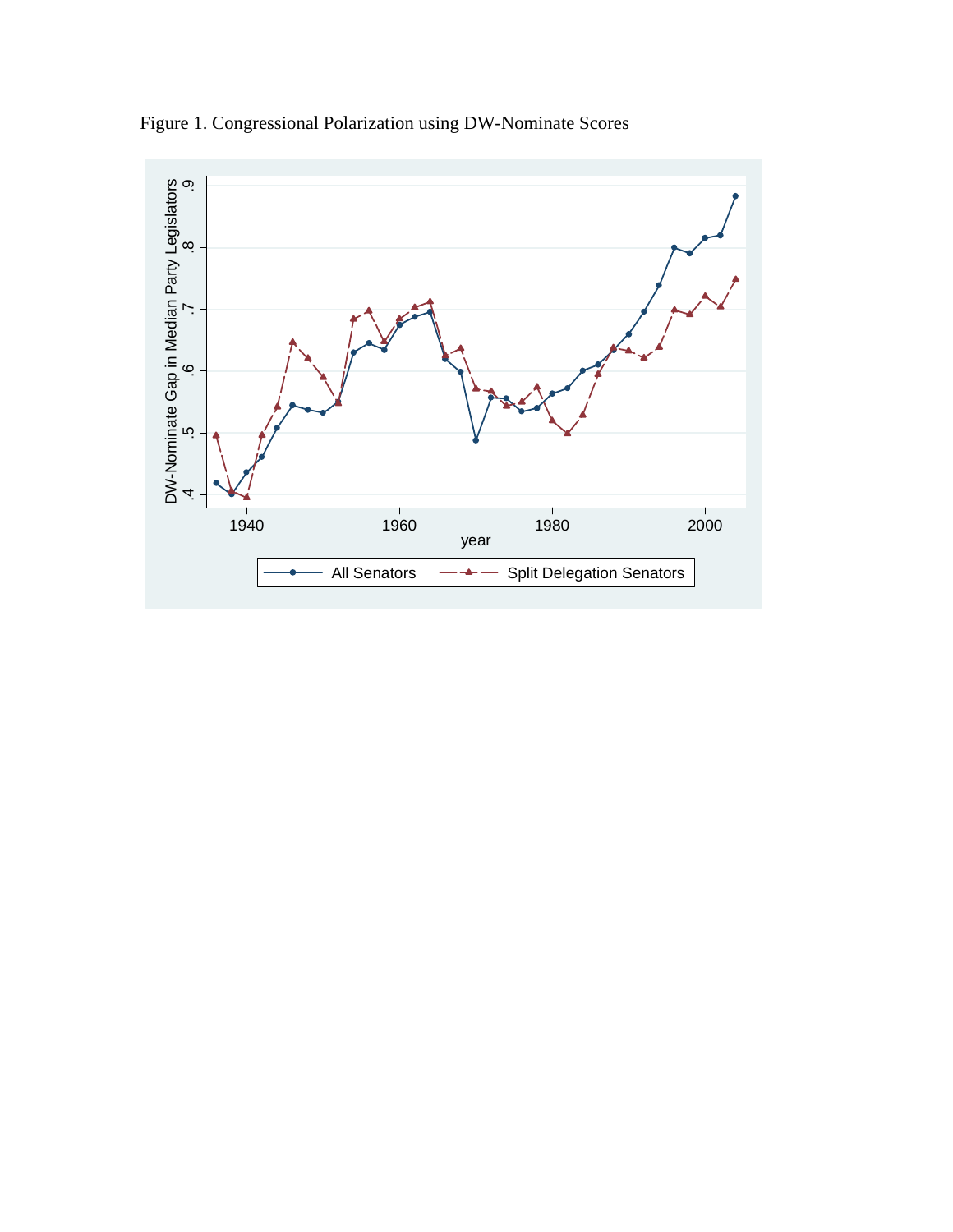

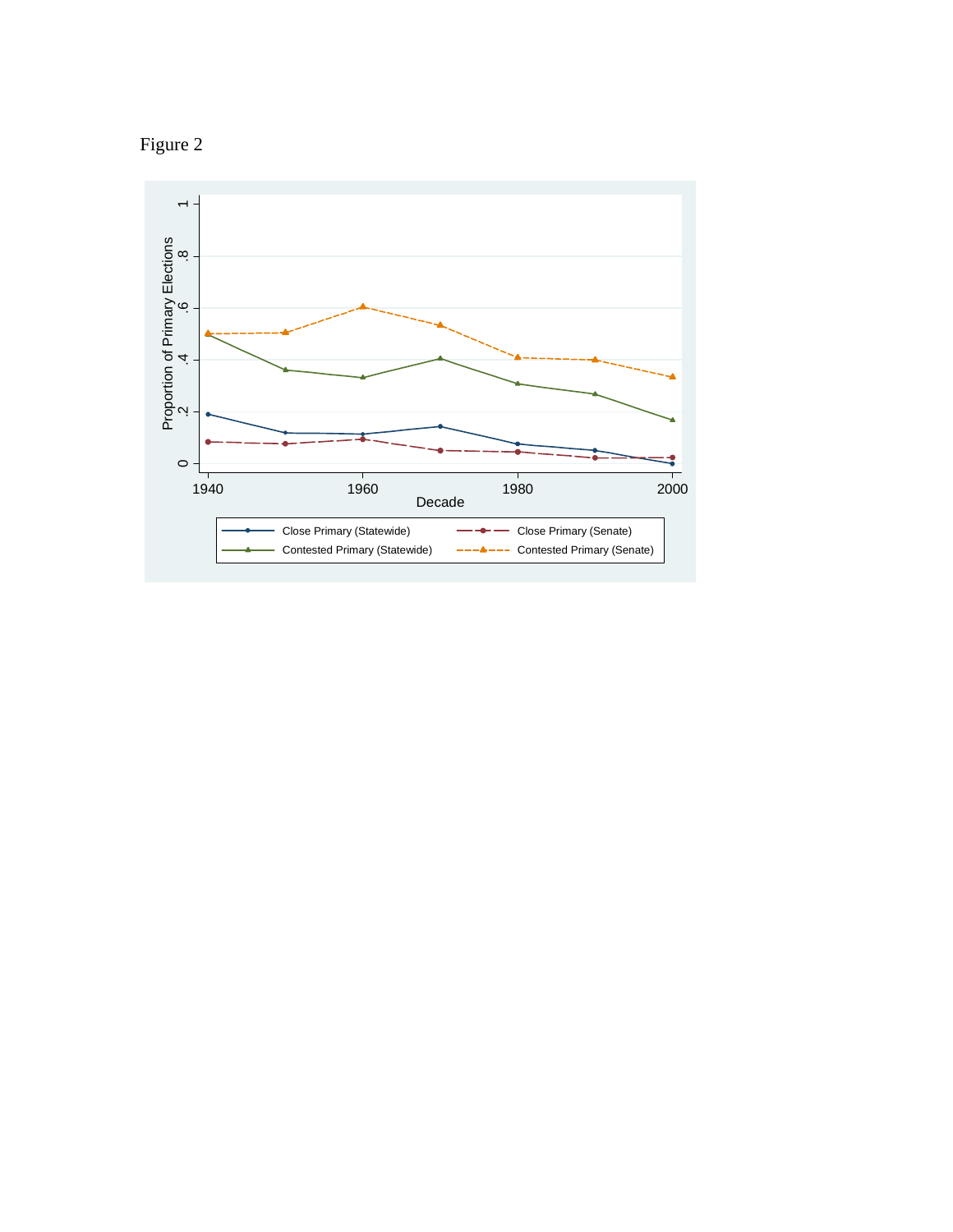

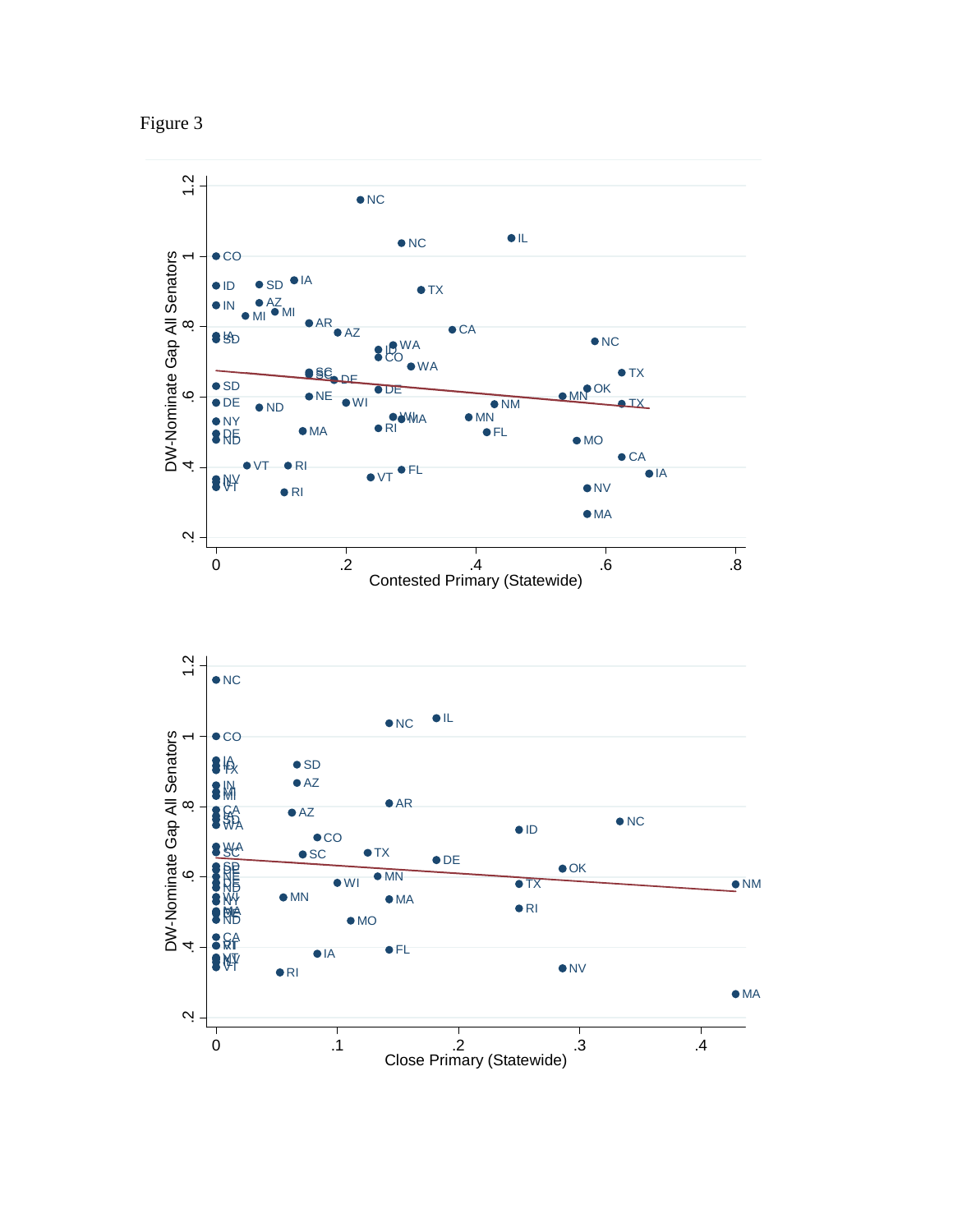

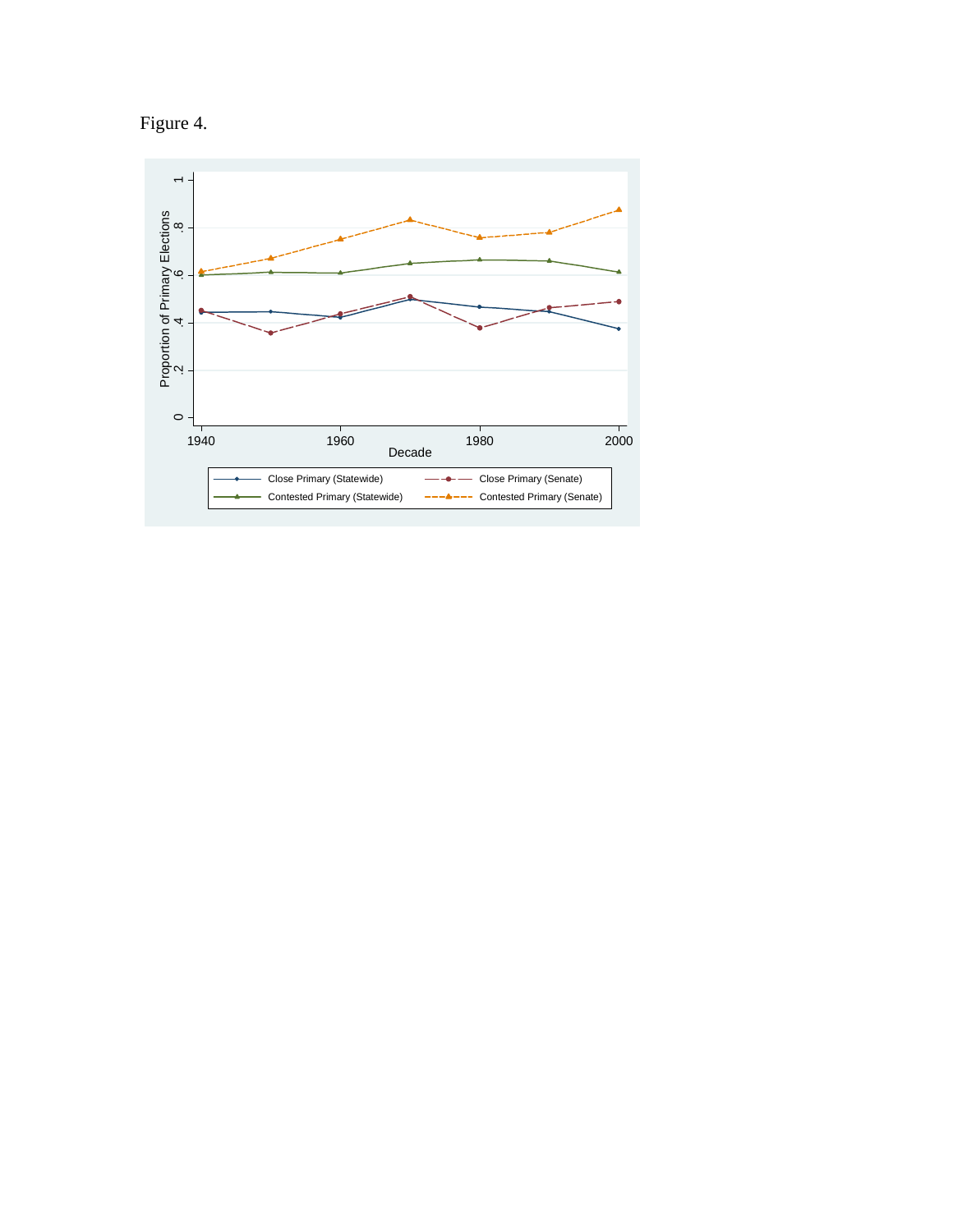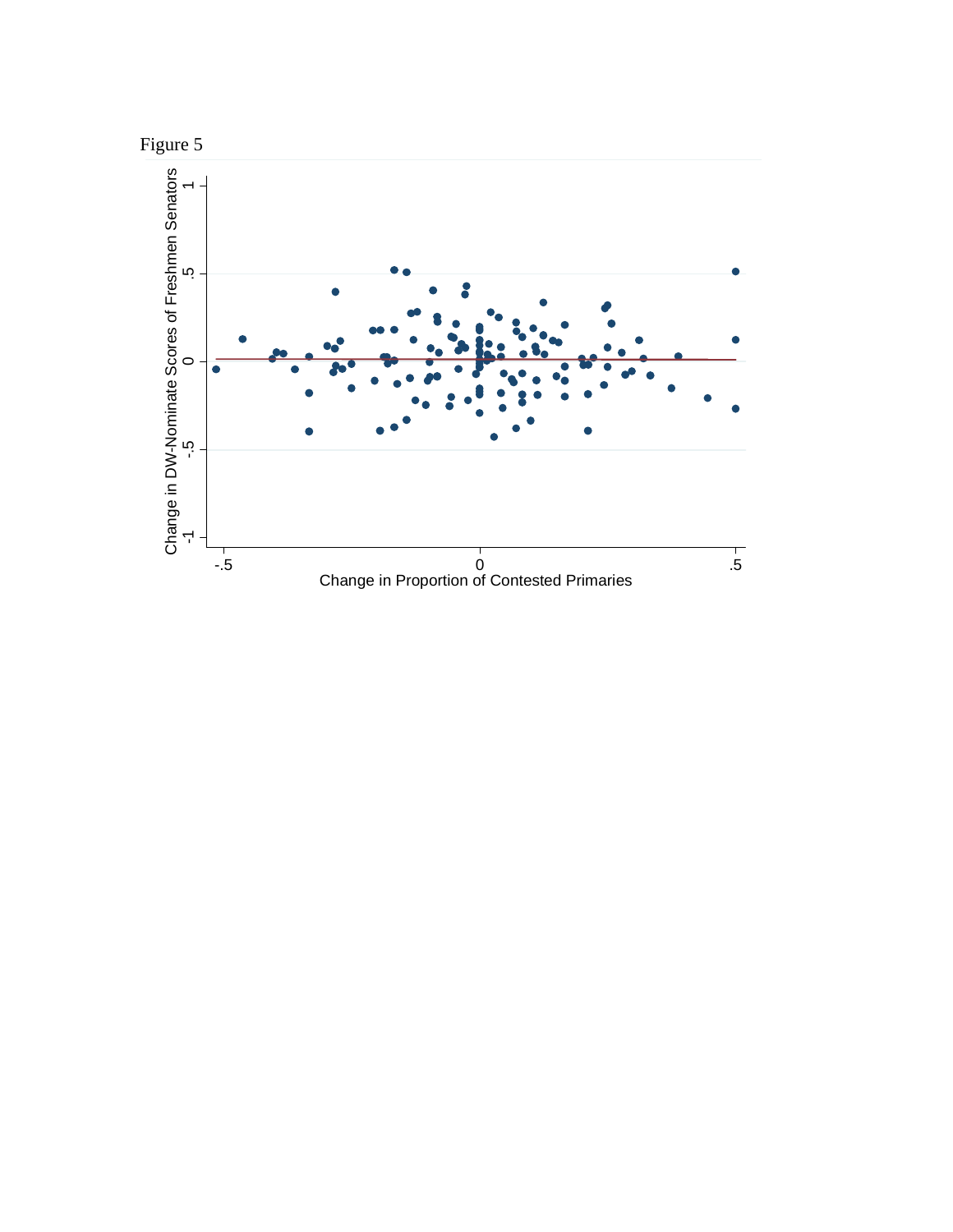Figure 6

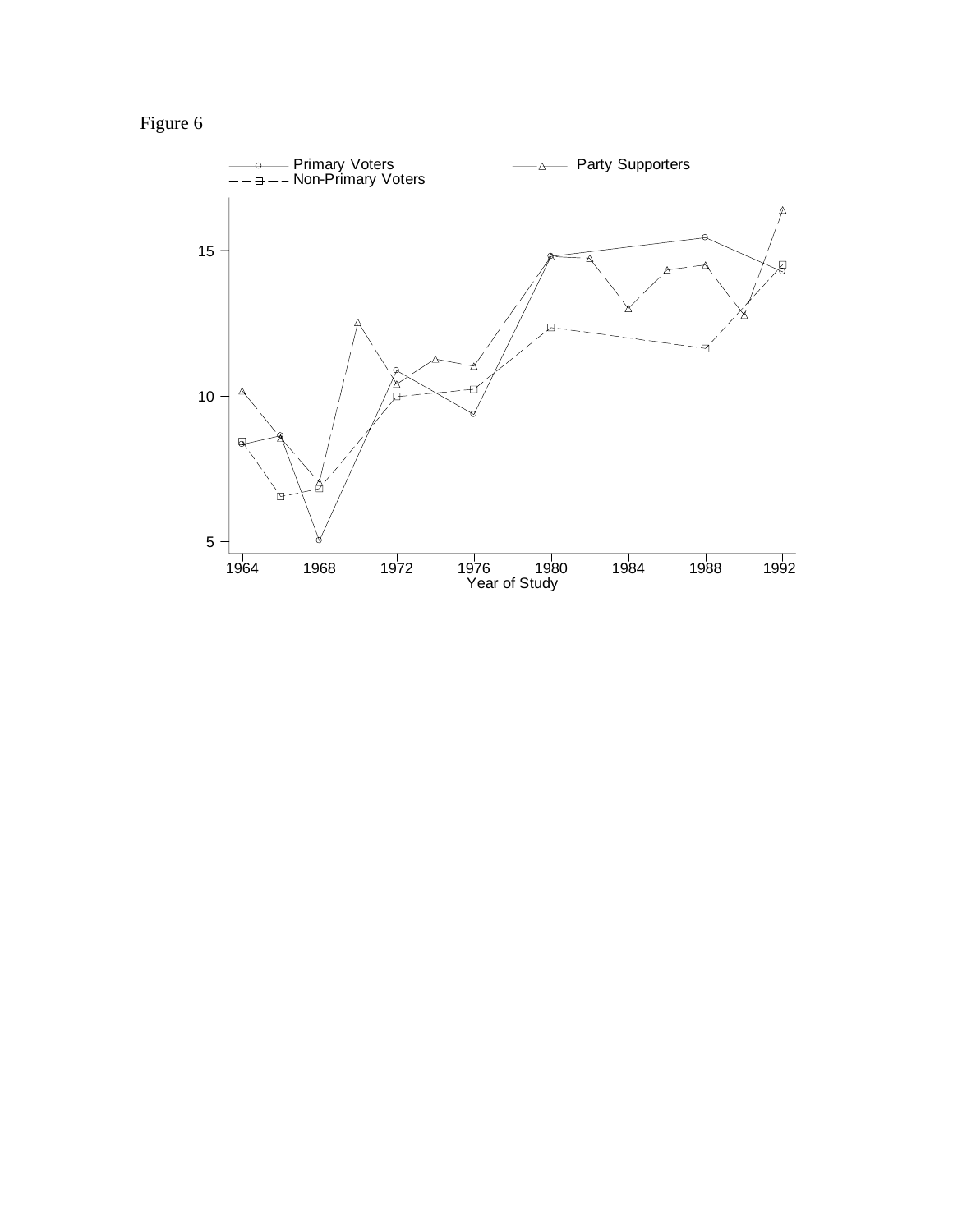

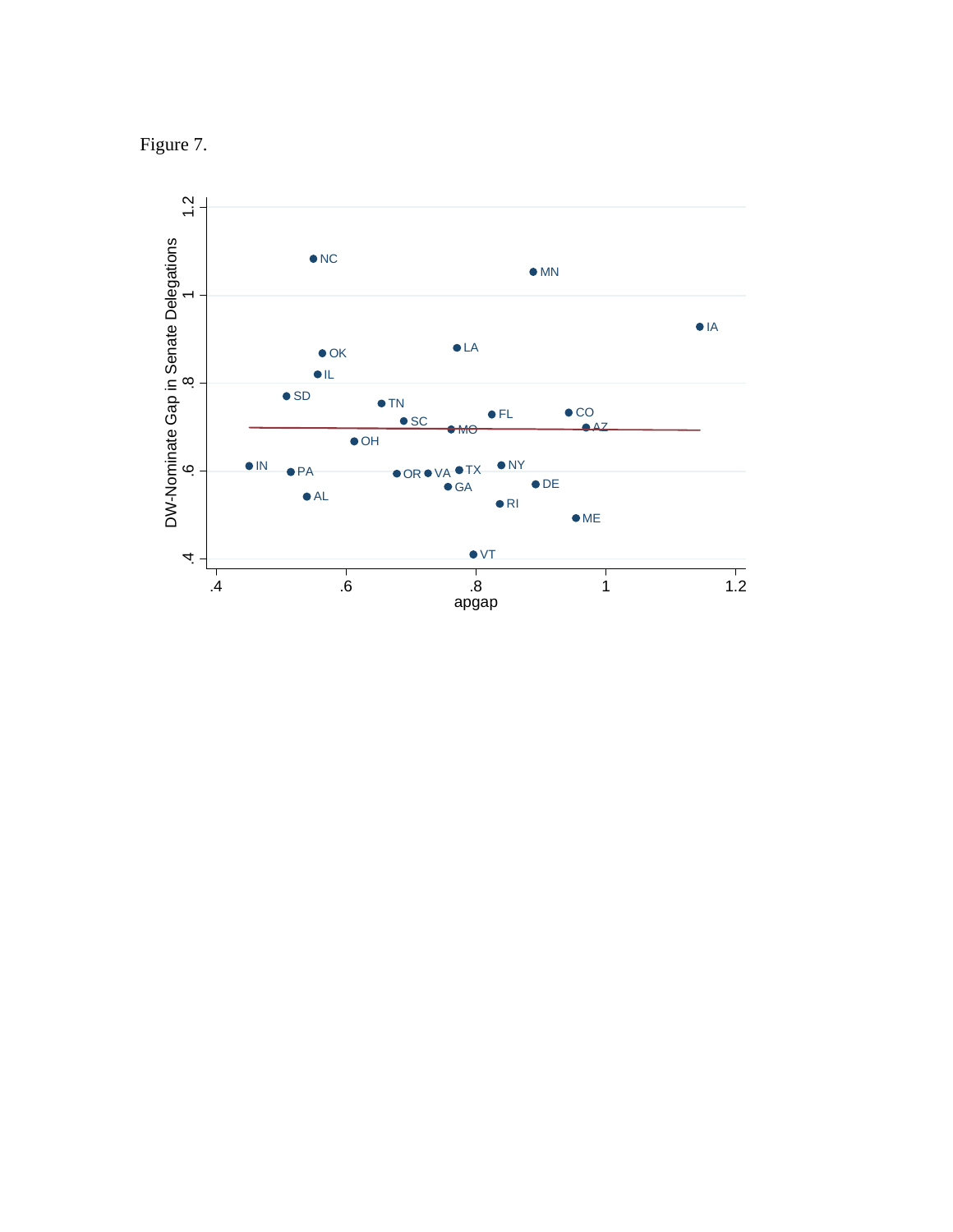